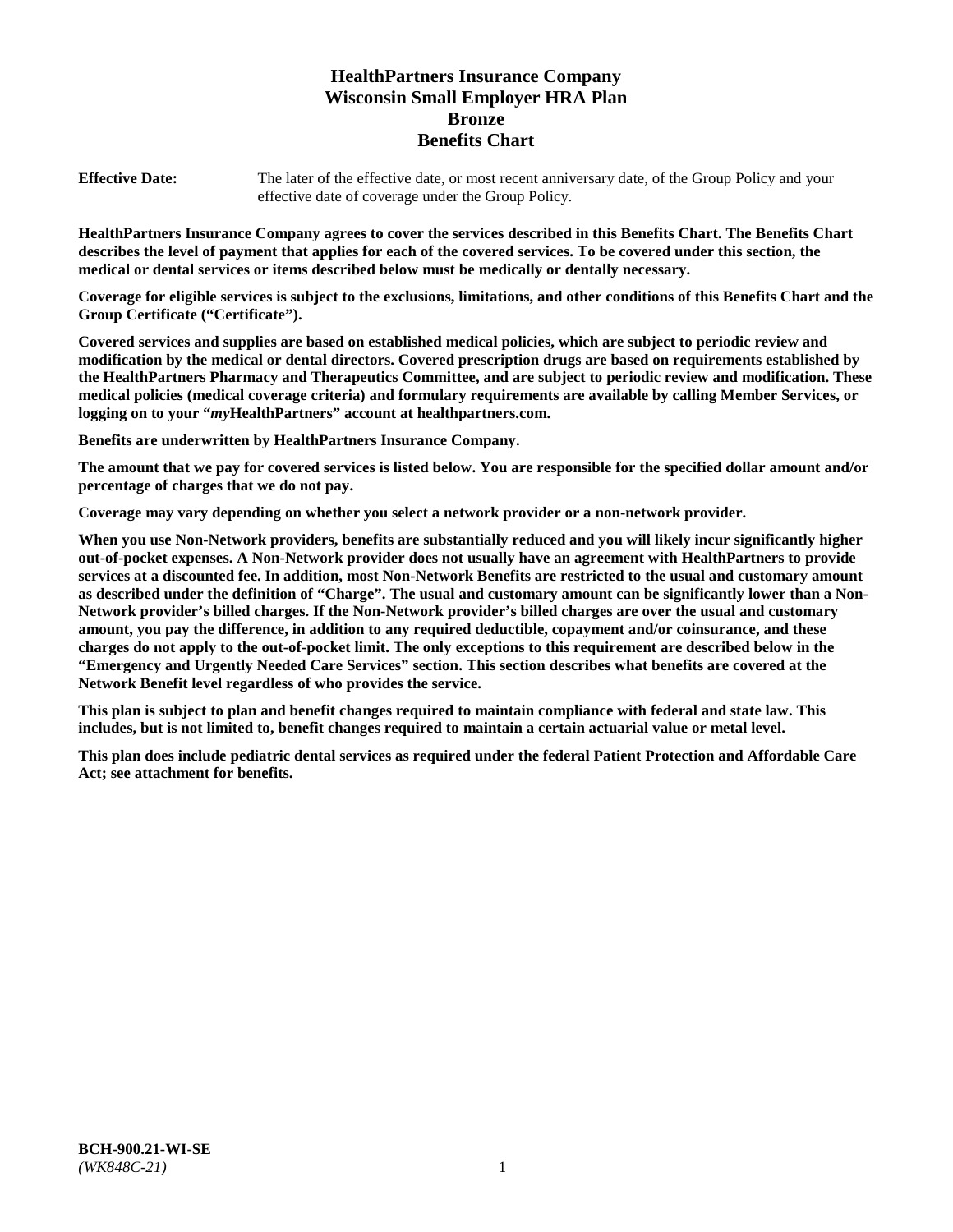# **These definitions apply to this Benefits Chart. They also apply to the Certificate.**

| <b>Biosimilar Drug:</b> | A prescription drug, approved by the Food and Drug Administration (FDA), that the FDA has<br>determined is biosimilar to and interchangeable with a biological brand name drug. Biosimilar<br>drugs are not considered generic drugs and are not covered under the generic drug benefit.                                                                                                                                                                                                                                                                                                                                                     |
|-------------------------|----------------------------------------------------------------------------------------------------------------------------------------------------------------------------------------------------------------------------------------------------------------------------------------------------------------------------------------------------------------------------------------------------------------------------------------------------------------------------------------------------------------------------------------------------------------------------------------------------------------------------------------------|
| <b>Brand Name Drug:</b> | A prescription drug, approved by the Food and Drug Administration (FDA), that is manufactured,<br>sold, or licensed for sale under a trademark by the pharmaceutical company that originally<br>researched and developed the drug. Brand name drugs have the same active-ingredient formula as<br>the generic version of the drug. However, generic drugs are manufactured and sold by other drug<br>manufacturers and are generally not available until after the patent on the brand name drug has<br>expired. A few brand name drugs may be covered at the generic drug benefit level if this is<br>indicated on the formulary.           |
| <b>Calendar Year</b>    | This is the 12-month period beginning 12:01 A.M. Central Time, on January 1, and ending 12:00<br>A.M. Central Time of the next following December 31.                                                                                                                                                                                                                                                                                                                                                                                                                                                                                        |
| <b>Charge:</b>          | For covered services delivered by a network provider, this is the provider's discounted fee for a<br>given medical/surgical service, procedure or item.                                                                                                                                                                                                                                                                                                                                                                                                                                                                                      |
|                         | For covered services delivered by non-network providers, a contracted rate may apply if such<br>arrangement is available to HealthPartners.                                                                                                                                                                                                                                                                                                                                                                                                                                                                                                  |
|                         | For the usual and customary charge for covered services delivered by non-network providers, our<br>payment is calculated using one of the following options to be determined at HealthPartners'<br>discretion: 1) a percentage of the Medicare fee schedule; 2) a comparable schedule if the service is<br>not on the Medicare fee schedule; or 3) a commercially reasonable rate for such service.                                                                                                                                                                                                                                          |
|                         | The usual and customary charge is the maximum amount allowed that we consider in the<br>calculation of the payment of charges incurred for certain covered services. You must pay for any<br>charges above the usual and customary charge, and they do not apply to the out-of-pocket limit.                                                                                                                                                                                                                                                                                                                                                 |
|                         | A charge is incurred for covered ambulatory medical and surgical services, on the date the service<br>or item is provided. A charge is incurred for covered inpatient services, on the date of admission to<br>a hospital. To be covered, a charge must be incurred on or after your effective date and on or<br>before the termination date.                                                                                                                                                                                                                                                                                                |
| Copayment/Coinsurance:  | The specified dollar amount, or percentage, of charges incurred for covered services, which we do<br>not pay, but which you must pay, each time you receive certain medical services, procedures or<br>items. Our payment for those covered services or items begins after the copayment or coinsurance<br>is satisfied. Covered services or items requiring a copayment or coinsurance are specified in this<br>Benefits Chart.                                                                                                                                                                                                             |
|                         | For services provided by a network provider:<br>An amount which is listed as a flat dollar copayment is applied to a network provider's discounted<br>charge for a given service. However, if the network provider's discounted charge for a service or<br>item is less than the flat dollar copayment, you will pay the network provider's discounted charge.<br>An amount which is listed as a percentage of charges or coinsurance is based on the network<br>provider's discounted charges, calculated at the time the claim is processed, which may include an<br>agreed upon fee schedule rate for case rate or withhold arrangements. |
|                         | For services provided by a non-network provider:<br>Any copayment or coinsurance is applied to the lesser of the provider's charges or the usual and<br>customary charge for a service.                                                                                                                                                                                                                                                                                                                                                                                                                                                      |
|                         | A copayment or coinsurance is due at the time a service is provided, or when billed by the<br>provider. The copayment or coinsurance applicable for a scheduled visit with a HealthPartners<br>network provider will be collected for each visit, late cancellation and failed appointment.                                                                                                                                                                                                                                                                                                                                                  |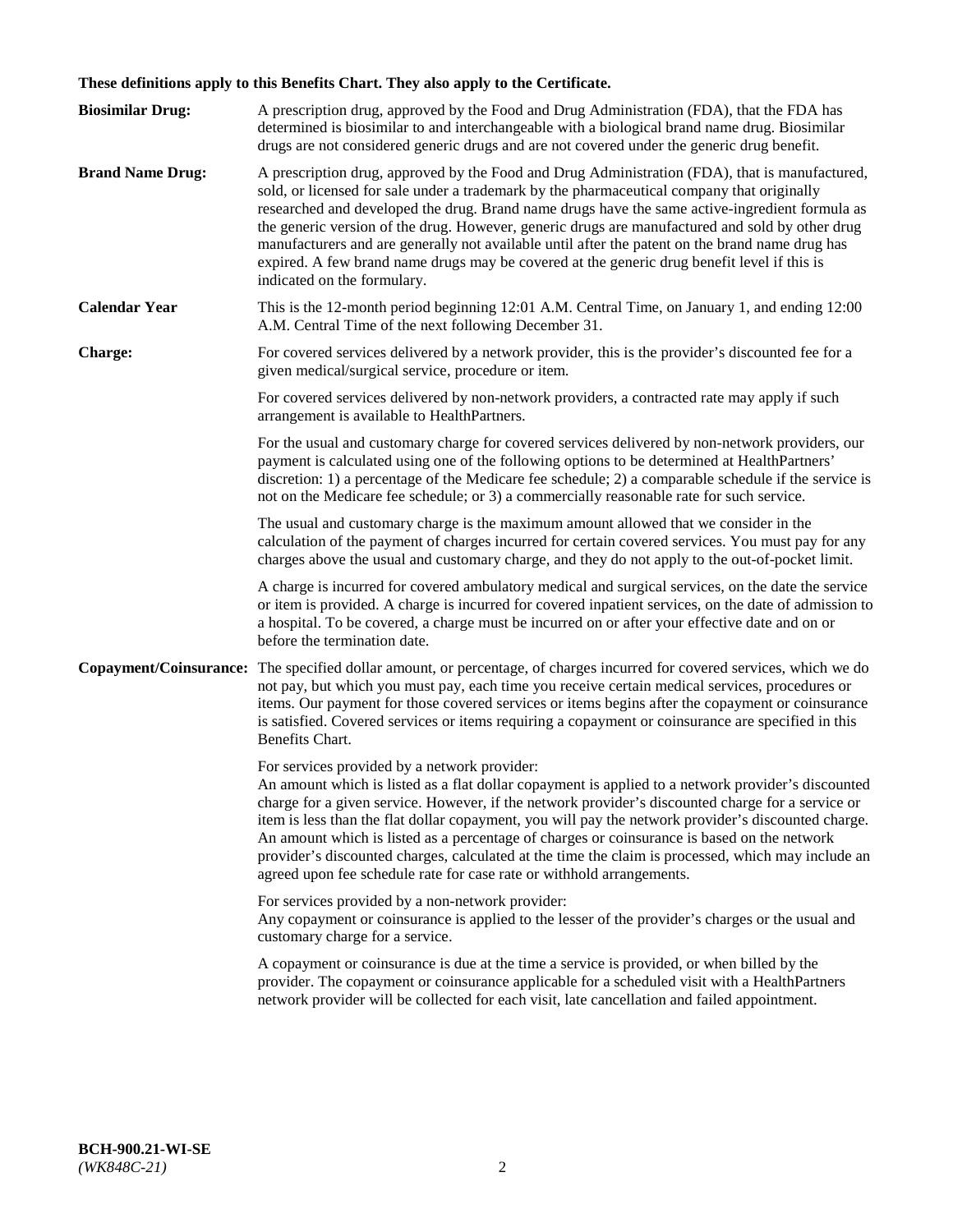| Deductible:                                | The specified dollar amount of charges incurred for covered services, which we do not pay, but an<br>enrollee or a family has to pay first in a calendar year. Our payment for those services or items<br>begins after the deductible is satisfied. For network providers, the amount of the charges that apply<br>to the deductible are based on the network provider's discounted charges, calculated at the time<br>the claim is processed, which may include an agreed upon fee schedule rate for case rate or<br>withhold arrangements. For non-network providers, the amount of charges that apply to the<br>deductible are the lesser of the provider's charges or the usual and customary charge for a service. |
|--------------------------------------------|-------------------------------------------------------------------------------------------------------------------------------------------------------------------------------------------------------------------------------------------------------------------------------------------------------------------------------------------------------------------------------------------------------------------------------------------------------------------------------------------------------------------------------------------------------------------------------------------------------------------------------------------------------------------------------------------------------------------------|
|                                            | Any amounts paid or reimbursed by a third party, including but not limited to: point of service<br>rebates, manufacturer coupons, manufacturer debits cards or other forms of direct reimbursement<br>to an Insured for a product or service, will not apply toward your deductible, to the extent<br>permitted under state and federal law.                                                                                                                                                                                                                                                                                                                                                                            |
|                                            | Your plan has an embedded deductible. This means once an Insured meets the individual<br>deductible, the plan begins paying benefits for that person. If two or more members of the family<br>meet the family deductible, the plan begins paying benefits for all members of the family,<br>regardless of whether each Insured has met the individual deductible. However, an Insured may<br>not contribute more than the individual deductible toward the family deductible.                                                                                                                                                                                                                                           |
|                                            | All services are subject to the deductible unless otherwise indicated below in this Benefits Chart.                                                                                                                                                                                                                                                                                                                                                                                                                                                                                                                                                                                                                     |
| Formulary:                                 | This is a current list, which may be revised from time to time, of prescription drugs, medications,<br>equipment and supplies covered by us as indicated in this Benefits Chart which are covered at the<br>highest benefit level. Some drugs on the formulary may require prior authorization to be covered<br>as formulary drugs. The formulary, and information on drugs that require prior authorization, are<br>available by calling Member Services, or logging on to your "myHealthPartners" account at<br>healthpartners.com.                                                                                                                                                                                   |
| <b>Generic Drug:</b>                       | A prescription drug, approved by the Food and Drug Administration (FDA), that the FDA has<br>determined is comparable to a brand name drug product in dosage form, strength, route of<br>administration, quality, intended use and documented bioequivalence. Generally, generic drugs<br>cost less than brand name drugs. Some brand name drugs may be covered at the generic drug<br>benefit level if this is indicated on the formulary.                                                                                                                                                                                                                                                                             |
| <b>Lifetime Maximum</b><br><b>Benefit:</b> | The specified coverage limit actually paid by us for services and/or charges incurred by you for any<br>given procedure or diagnosis. Payment of benefits under this Benefits Chart ceases when that lifetime<br>maximum benefit is reached. You have to pay for any subsequent charges.                                                                                                                                                                                                                                                                                                                                                                                                                                |
| <b>Non-Formulary Drug:</b>                 | This is a prescription drug, approved by the Food and Drug Administration (FDA), that is not on<br>the formulary, is medically necessary and is not investigative or experimental or otherwise<br>excluded under the Certificate.                                                                                                                                                                                                                                                                                                                                                                                                                                                                                       |
|                                            | Out-of-Pocket Expenses: You pay the specified copayments/coinsurance and deductibles applicable for particular services,<br>subject to the out-of-pocket limit described below. These amounts are in addition to the monthly<br>premium payments.                                                                                                                                                                                                                                                                                                                                                                                                                                                                       |
| <b>Out-of-Pocket Limit:</b>                | You pay the copayments/coinsurance and deductibles for covered services, to the individual or<br>family out-of-pocket limit. Thereafter we cover 100% of the charges incurred for all other covered<br>services, for the rest of the calendar year. You pay amounts greater than the out-of-pocket limit if<br>you exceed any lifetime maximum benefit or any visit or day limits.                                                                                                                                                                                                                                                                                                                                      |
|                                            | Non-Network Benefits above the usual and customary charge (see definition of charge above) do<br>not apply to the out-of-pocket limit.                                                                                                                                                                                                                                                                                                                                                                                                                                                                                                                                                                                  |
|                                            | Non-Network Benefits for transplant surgery do not apply to the out-of-pocket limit.                                                                                                                                                                                                                                                                                                                                                                                                                                                                                                                                                                                                                                    |
|                                            | Any amounts paid or reimbursed by a third party, including but not limited to: point of service<br>rebates, manufacturer coupons, manufacturer debit cards or other forms of direct reimbursement to<br>an Insured for a product or service, will not apply as an out-of-pocket expense, to the extent<br>permitted under state and federal law.                                                                                                                                                                                                                                                                                                                                                                        |
|                                            | You are responsible to keep track of the out-of-pocket expenses. Contact Member Services for<br>assistance in determining the amount paid by the enrollee for specific eligible services received.<br>Claims for reimbursement under the out-of-pocket limit provisions are subject to the same time<br>limits and provisions described under the "Claims Provisions" section of the Certificate.                                                                                                                                                                                                                                                                                                                       |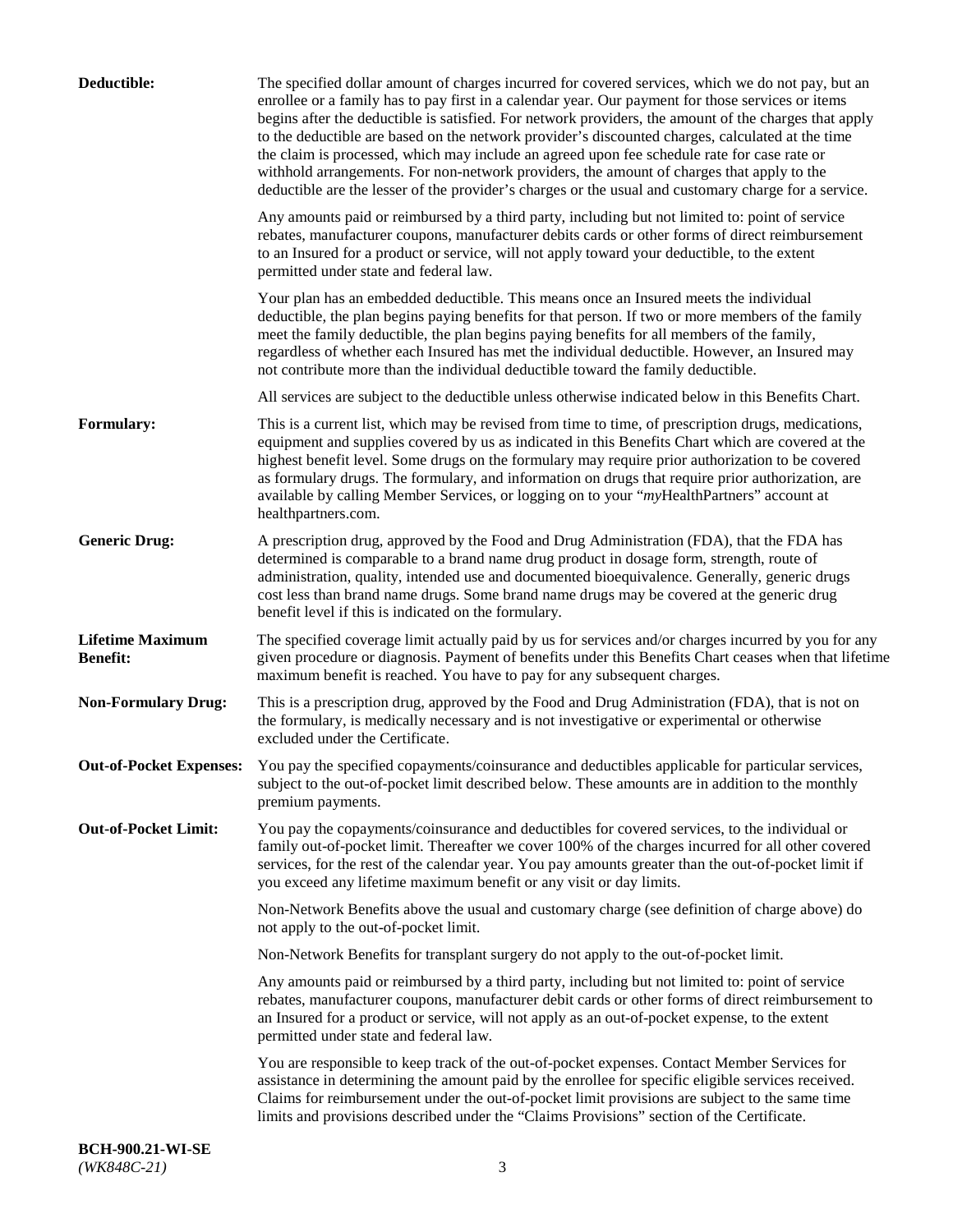**Specialty Drug List:** This is a current list, which may be revised from time to time, of prescription drugs, medications, equipment and supplies, which are typically bio-pharmaceuticals. The purpose of a specialty drug list is to facilitate enhanced monitoring of complex therapies used to treat specific conditions. Specialty drugs are covered by us as indicated in this Benefits Chart. The specialty drug list is available by calling Member Services, or logging on to your "*my*HealthPartners" account at [healthpartners.com.](http://www.healthpartners.com/) **virtuwell:** This is an online service that you may use to receive a diagnosis and treatment for certain routine conditions, such as a cold and flu, ear pain and sinus infections. You may access the virtuwell

website at [virtuwell.com.](http://www.virtuwell.com/)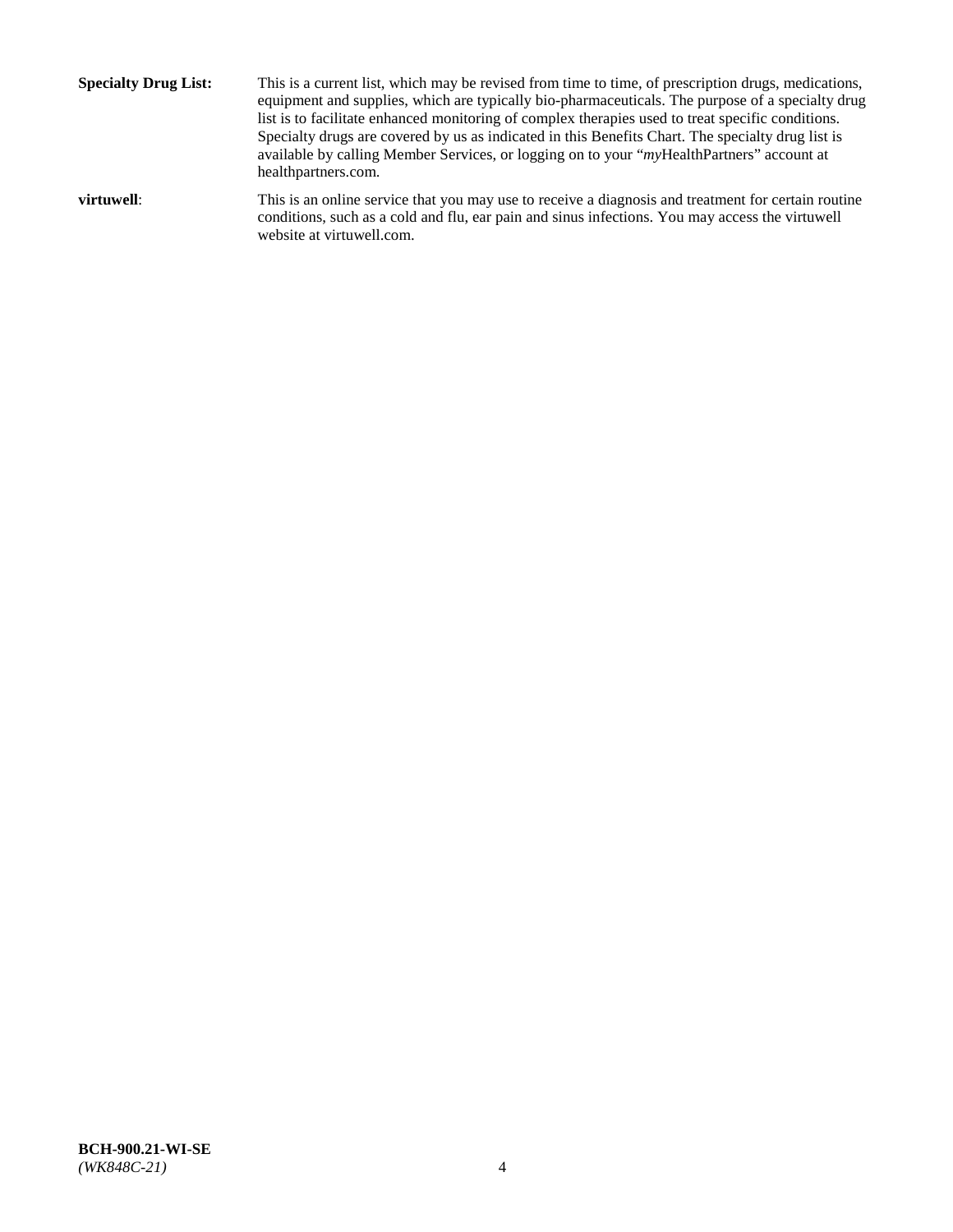## **DEDUCTIBLES AND OUT-OF-POCKET LIMITS**

#### **Individual Calendar Year Deductible**

| <b>Network Benefits</b> | <b>Non-Network Benefits</b> |
|-------------------------|-----------------------------|
| \$8,400                 | \$10,000                    |

#### **Family Calendar Year Deductible**

| <b>Network Benefits</b> | <b>Non-Network Benefits</b> |
|-------------------------|-----------------------------|
| \$16,800                | \$20,000                    |

Separate deductibles must be satisfied under the Network Benefits and Non-Network Benefits.

Your plan has an embedded deductible. This means once an Insured meets the individual deductible, the plan begins paying benefits for that person. If two or more members of the family meet the family deductible, the plan begins paying benefits for all members of the family, regardless of whether each Insured has met the individual deductible. However, an Insured may not contribute more than the individual deductible toward the family deductible.

Any amounts paid or reimbursed by a third party, including but not limited to: point of service rebates, manufacturer coupons, manufacturer debits cards or other forms of direct reimbursement to an Insured for a product or service, will not apply toward your deductible, to the extent permitted under state and federal law.

#### **Individual Calendar Year Out-of-Pocket Limit**

| <b>Network Benefits</b> | <b>Non-Network Benefits</b> |
|-------------------------|-----------------------------|
| \$8,550                 | \$30,000                    |

#### **Family Calendar Year Out-of-Pocket Limit**

| <b>Network Benefits</b> | <b>Non-Network Benefits</b> |
|-------------------------|-----------------------------|
| \$17,100                | \$60,000                    |

Separate Out-of-Pocket Limits must be satisfied under Network Benefits and Non-Network Benefits.

Non-Network Benefits above the usual and customary charge will not apply to the individual or family Out-of-Pocket Limit.

Non-Network Benefits for transplant surgery do not apply to the Out-of-Pocket Limit.

Any amounts paid or reimbursed by a third party, including but not limited to: point of service rebates, manufacturer coupons, manufacturer debit cards or other forms of direct reimbursement to an Insured for a product or service, will not apply as an out-of-pocket expense, to the extent permitted under state and federal law.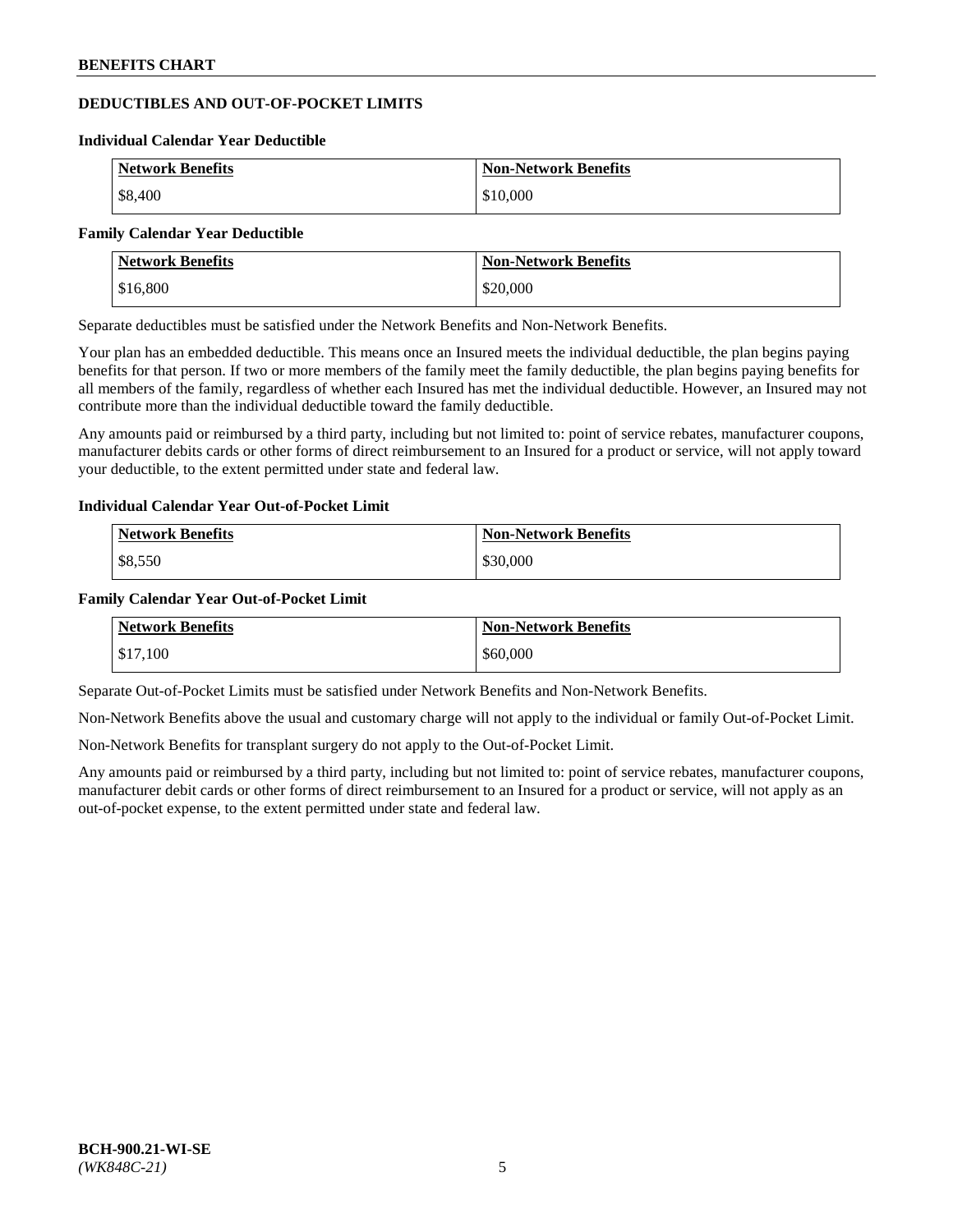## **AMBULANCE AND MEDICAL TRANSPORTATION**

### **Covered Services:**

We cover ambulance and medical transportation for medical emergencies and as shown below.

We also cover medically necessary, non-emergency transportation if it meets our medical coverage criteria. Covered services and supplies are based on established medical policies, which are subject to periodic review and modification by the medical directors. These medical policies (medical coverage criteria) and applicable prior authorization requirements are available by calling Member Services, or logging on to your "*my*HealthPartners" account a[t healthpartners.com.](https://www.healthpartners.com/hp/index.html)

### **Ambulance and Medical Transportation (other than non-emergency fixed wing air ambulance transportation)**

| <b>Network Benefits</b>       | <b>Non-Network Benefits</b> |
|-------------------------------|-----------------------------|
| 100% of the charges incurred. | See Network Benefits.       |

### **Non-Emergency Fixed Wing Air Ambulance Transportation**

| <b>Network Benefits</b>       | <b>Non-Network Benefits</b>  |
|-------------------------------|------------------------------|
| 100% of the charges incurred. | 50% of the charges incurred. |

### **Not Covered:**

See "Services Not Covered" in the Certificate.

## **AUTISM TREATMENT**

### **Covered Services:**

Your network provider will coordinate the prior authorization process for any autism treatment services. You may call Member Services at 952-883-5000 or toll-free at 1-800-883-2177 if you have any questions or concerns regarding the authorization process.

Please call Member Services at 952-883-5000 or toll-free at 1-800-883-2177 to request authorization for autism treatment services from a non-network provider.

We cover prior authorized evidence-based intensive-level and nonintensive-level treatment of autism spectrum disorders (autism disorder, Asperger's syndrome or pervasive development disorder not otherwise specified).

Covered services are based on established medical policies, which are subject to periodic review and modification by the medical or dental directors. These medical policies (medical coverage criteria) are available by calling Member Services, or logging on to your "*my*HealthPartners" account at [healthpartners.com.](https://www.healthpartners.com/hp/index.html)

**Intensive-Level Services** for children diagnosed with autism spectrum disorders. Intensive-level services must begin on or after two years of age and end before nine years of age. Intensive-level services, on average, are services provided for more than 20 hours of treatment per week. (The average number of hours a week is calculated over a six-month period.)

| <b>Network Benefits</b>                  | <b>Non-Network Benefits</b>              |
|------------------------------------------|------------------------------------------|
| 100% of the charges incurred.            | 50% of the charges incurred.             |
| Limited to 235 visits per calendar year. | Limited to 235 visits per calendar year. |

The maximum number of visits is combined for Network Benefits and Non-Network Benefits.

### **Intensive-Level Services Lifetime Maximum Benefit**

| <b>Network Benefits</b>                                              | <b>Non-Network Benefits</b>                                          |
|----------------------------------------------------------------------|----------------------------------------------------------------------|
| 4 years of cumulative services under this plan or any<br>other plan. | 4 years of cumulative services under this plan or any<br>other plan. |

The Lifetime Maximum Benefit is combined for Network Benefits and Non-Network Benefits.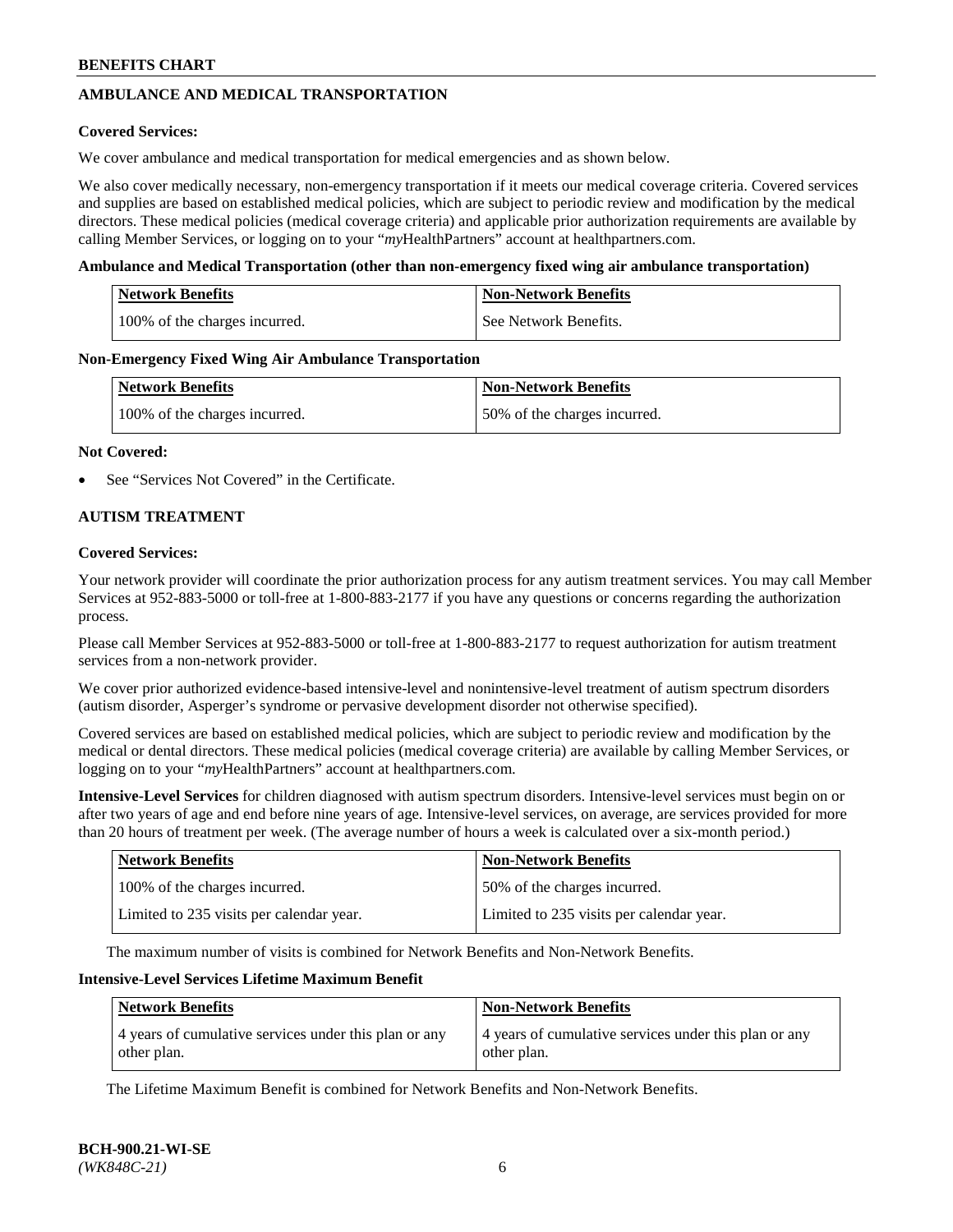#### **Nonintensive-Level Services** for Insureds diagnosed with autism spectrum disorders

| <b>Network Benefits</b>                  | <b>Non-Network Benefits</b>              |
|------------------------------------------|------------------------------------------|
| 100% of the charges incurred.            | 50% of the charges incurred.             |
| Limited to 120 visits per calendar year. | Limited to 120 visits per calendar year. |

The maximum number of visits is combined for Network Benefits and Non-Network Benefits.

### **Not Covered:**

See "Services Not Covered" in the Certificate.

## **BEHAVIORAL HEALTH SERVICES**

### **Covered Services:**

Covered services are based on established medical policies, which are subject to periodic review and modification by the medical directors. These medical policies (medical coverage criteria) are available by calling Member Services, or logging on to your "*my*HealthPartners" account at [healthpartners.com.](https://www.healthpartners.com/hp/index.html)

**Transitional Treatment Services.** These are services for the treatment of nervous or mental disorders, alcoholism or other drug abuse problems which are provided to an Insured in a less restrictive manner than are inpatient hospital services but in a more intensive manner than are outpatient services. Transitional treatment services are services offered by a provider, and certified by the Wisconsin Department of Health Services for each of the following (except the last bulleted item):

- Mental health services for covered adults in a day treatment program.
- Mental health services for covered children in a day hospital treatment program.
- Services for persons with chronic mental illness provided through a community support program.
- Residential treatment programs for alcohol and/or drug dependent covered persons.
- Alcohol and Other Drug Abuse (AODA) services in, a day treatment program.
- Services for persons who are experiencing a mental health crisis or who are in a situation likely to turn into a mental health crisis if support is not provided.
- Intensive outpatient programs for the treatment of psychoactive substance use disorders provided in accordance with the patient placement criteria of the American Society of Addiction Medicine.

## **Mental Health Services**

We cover services for mental health diagnoses as described in the Diagnostic and Statistical Manual of Mental Disorders – Fifth Edition (DSM 5) (most recent edition) that lead to significant disruption of function in your life.

We provide coverage for mental health treatment ordered by a Wisconsin court under a valid court order that is issued on the basis of a behavioral care evaluation performed by a licensed psychiatrist or doctoral level licensed psychologist, which includes a diagnosis and an individual treatment plan for care in the most appropriate, least restrictive environment. We must be given a copy of the court order and the behavioral care evaluation, and the service must be a covered benefit under this plan, and the service must be provided by a network provider, or other provider as required by law.

**Outpatient Services:** We cover medically necessary outpatient professional mental health services for evaluation, crisis intervention, and treatment of mental health disorders.

A comprehensive diagnostic assessment will be made of each patient as the basis for a determination by a mental health professional, concerning the appropriate treatment and the extent of services required.

Outpatient services we cover for a diagnosed mental health condition include the following:

- Individual, group, family and multi-family therapy.
- Medication management provided by a physician, certified nurse practitioner, or physician's assistant.
- Psychological testing services for the purposes of determining the differential diagnoses and treatment planning for patients currently receiving behavioral health services.
- Partial hospitalization services in a licensed hospital or community mental health center.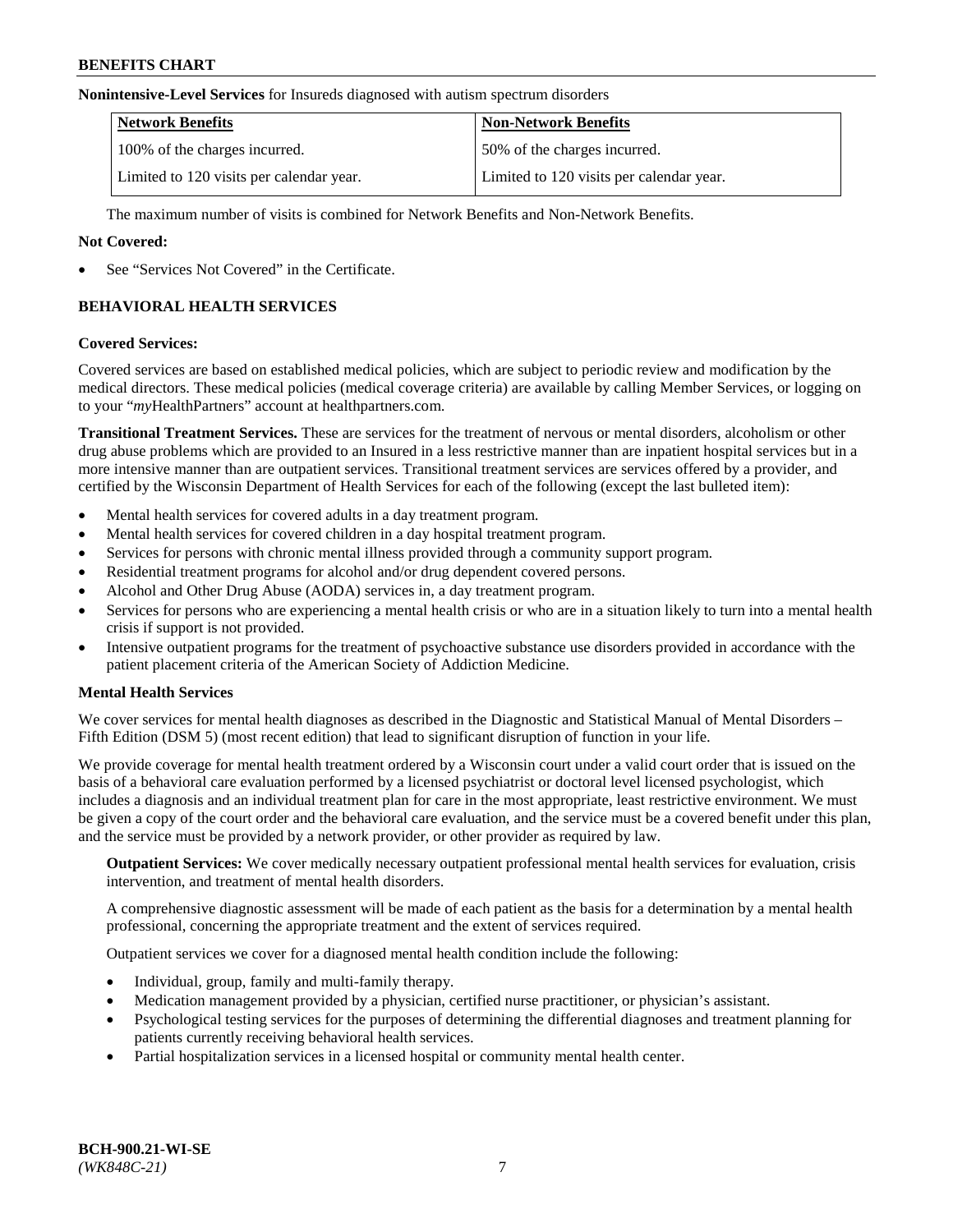- Psychotherapy and nursing services provided in the home if authorized by us.
- Treatment of gender dysphoria that meets medical coverage criteria.

| <b>Network Benefits</b>       | Non-Network Benefits         |
|-------------------------------|------------------------------|
| 100% of the charges incurred. | 50% of the charges incurred. |

#### **Group Therapy**

| Network Benefits              | <b>Non-Network Benefits</b>  |
|-------------------------------|------------------------------|
| 100% of the charges incurred. | 50% of the charges incurred. |

**Inpatient Services:** We cover medically necessary inpatient services in a hospital or licensed residential treatment facility and professional services for treatment of mental health disorders. Medical stabilization is covered under inpatient hospital services in the "Hospital and Skilled Nursing Facility Services" section.

We cover residential care for the treatment of eating disorders in a licensed facility, as an alternative to inpatient care, when it is medically necessary and your physician obtains authorization from us.

| <b>Network Benefits</b>       | <b>Non-Network Benefits</b>  |
|-------------------------------|------------------------------|
| 100% of the charges incurred. | 50% of the charges incurred. |

**Transitional Treatment Services:** We cover transitional treatment services described above for treatment of mental and nervous disorders.

| <b>Network Benefits</b>       | <b>Non-Network Benefits</b>  |
|-------------------------------|------------------------------|
| 100% of the charges incurred. | 50% of the charges incurred. |

### **Substance Abuse Treatment Services**

We cover medically necessary services for assessments by a licensed alcohol and drug counselor and treatment of Substance Related Disorders as defined in the latest edition of the DSM 5.

**Outpatient Services:** We cover medically necessary outpatient professional services for diagnosis and treatment of alcoholism and other drug abuse problems. Substance abuse treatment services must be provided by a program licensed by the local Department of Health Services. Outpatient services we cover for a diagnosed substance abuse disorder include the following:

- Individual, group, family, and multi-family therapy provided in an office setting.
- We cover opiate replacement therapy including methadone and buprenorphine treatment.

| <b>Network Benefits</b>       | <b>Non-Network Benefits</b>  |
|-------------------------------|------------------------------|
| 100% of the charges incurred. | 50% of the charges incurred. |

**Inpatient Services:** We cover medically necessary inpatient services in a hospital or a licensed residential primary treatment center.

We cover services provided in a hospital that is licensed by the local state and accredited by Medicare.

**Detoxification Services.** We cover detoxification services in a hospital or community detoxification facility if it is licensed by the local Department of Health Services.

| Network Benefits              | <b>Non-Network Benefits</b>  |
|-------------------------------|------------------------------|
| 100% of the charges incurred. | 50% of the charges incurred. |

**Transitional Treatment Services:** We cover transitional treatment services described above for treatment of alcoholism or other drug abuse problems.

| Network Benefits              | <b>Non-Network Benefits</b>  |
|-------------------------------|------------------------------|
| 100% of the charges incurred. | 50% of the charges incurred. |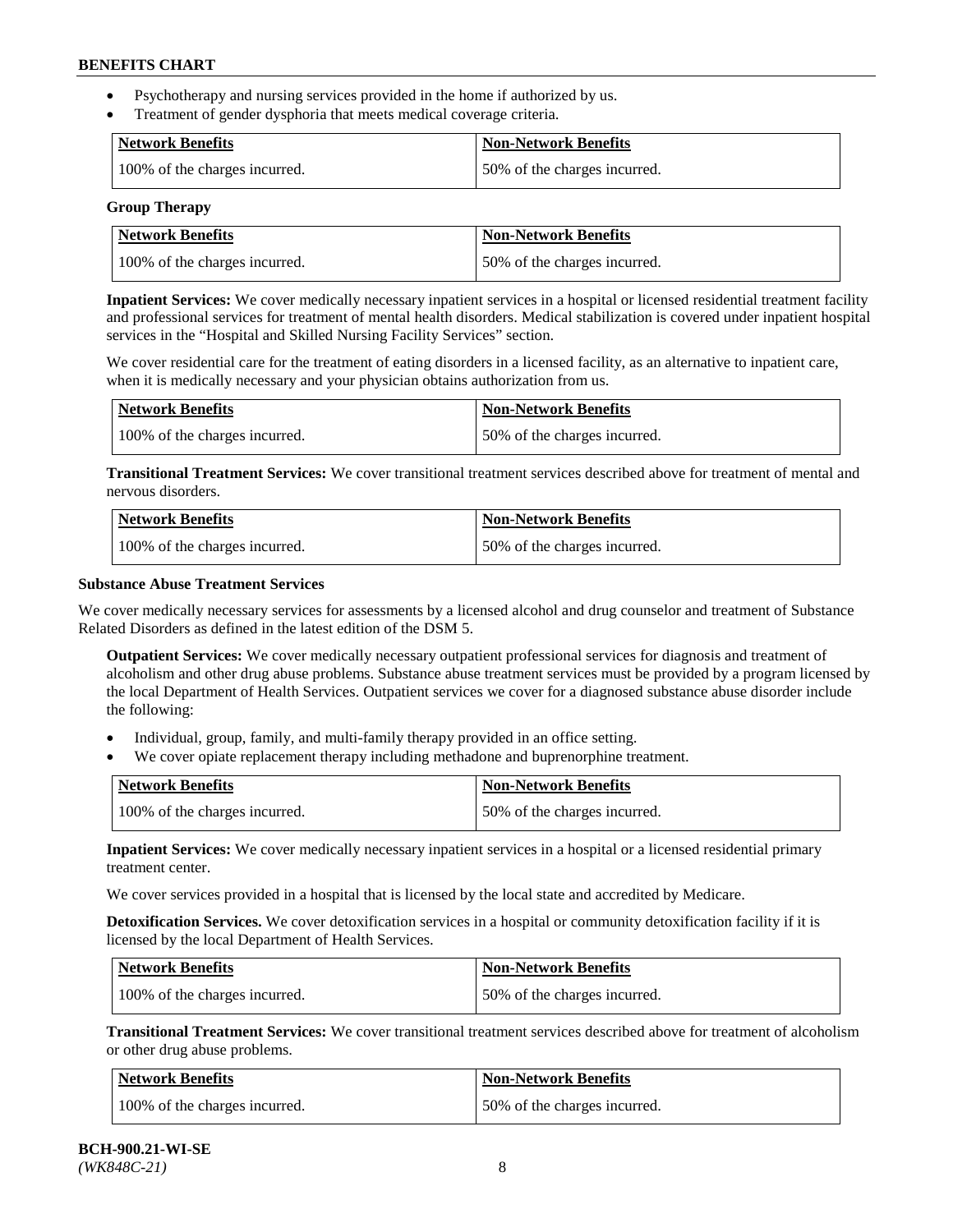**Additional Mental Health and Substance Abuse Treatment Benefits for a Dependent Child Who is a Student:** If a dependent child is a student in a school and that school is located in Wisconsin, but outside of our service area, we cover services as required under Wisconsin Statute 609.655.

| <b>Network Benefits</b>       | <b>Non-Network Benefits</b>  |
|-------------------------------|------------------------------|
| 100% of the charges incurred. | 50% of the charges incurred. |

### **Not Covered:**

See "Services Not Covered" in the Certificate.

## **CHIROPRACTIC SERVICES**

### **Covered Services:**

We cover chiropractic services for rehabilitative care. Chiropractic services are adjustments to any abnormal articulations of the human body, especially those of the spinal column, for the purpose of giving freedom of action to impinged nerves that may cause pain or deranged function.

Massage therapy which is performed in conjunction with other treatment/modalities by a chiropractor, is part of a prescribed treatment plan and is not billed separately is covered

| <b>Network Benefits</b>       | <b>Non-Network Benefits</b>  |
|-------------------------------|------------------------------|
| 100% of the charges incurred. | 50% of the charges incurred. |

### **Not Covered:**

- Massage therapy for the purpose of comfort or convenience of the Insured.
- See "Services Not Covered" in the Certificate.

## **CLINICAL TRIALS**

## **Covered Services:**

We cover certain routine services if you participate in a Phase I, Phase II, Phase III or Phase IV approved clinical trial that is conducted in relation to the prevention, detection, or treatment of cancer or other life-threatening disease or condition as defined in the Affordable Care Act. Approved clinical trials include (1) federally funded trials when the study or investigation is approved or funded by any of the federal agencies defined in the Public Health Services Act, section 2709 (d) (1) (A); (2) the study or investigation is conducted under an investigational new drug application reviewed by the Food and Drug Administration; and (3) the study or investigation is a drug trial that is exempt from having such an investigational new drug application. We cover routine patient costs for services that would be eligible under the Certificate and this Benefits Chart if the service were provided outside of a clinical trial.

| <b>Network Benefits</b>                                                                                                                                                                                 | <b>Non-Network Benefits</b>                                                                                                                                                                          |
|---------------------------------------------------------------------------------------------------------------------------------------------------------------------------------------------------------|------------------------------------------------------------------------------------------------------------------------------------------------------------------------------------------------------|
| Coverage level is same as corresponding Network<br>Benefits, depending on type of service provided such as<br>Office Visits for Illness or Injury, Inpatient or<br><b>Outpatient Hospital Services.</b> | Coverage level is same as corresponding<br>Non-Network Benefits, depending on type of service<br>provided such as Office Visits for Illness or Injury,<br>Inpatient or Outpatient Hospital Services. |
|                                                                                                                                                                                                         |                                                                                                                                                                                                      |

#### **Not Covered:**

- The investigative or experimental item, device or service itself.
- Items or services that are provided solely to satisfy data collection and analysis needs and that are not used in the direct clinical management of the patient.
- A service that is clearly inconsistent with widely accepted and established standards of care for a particular diagnosis.
- See "Services Not Covered" in the Certificate.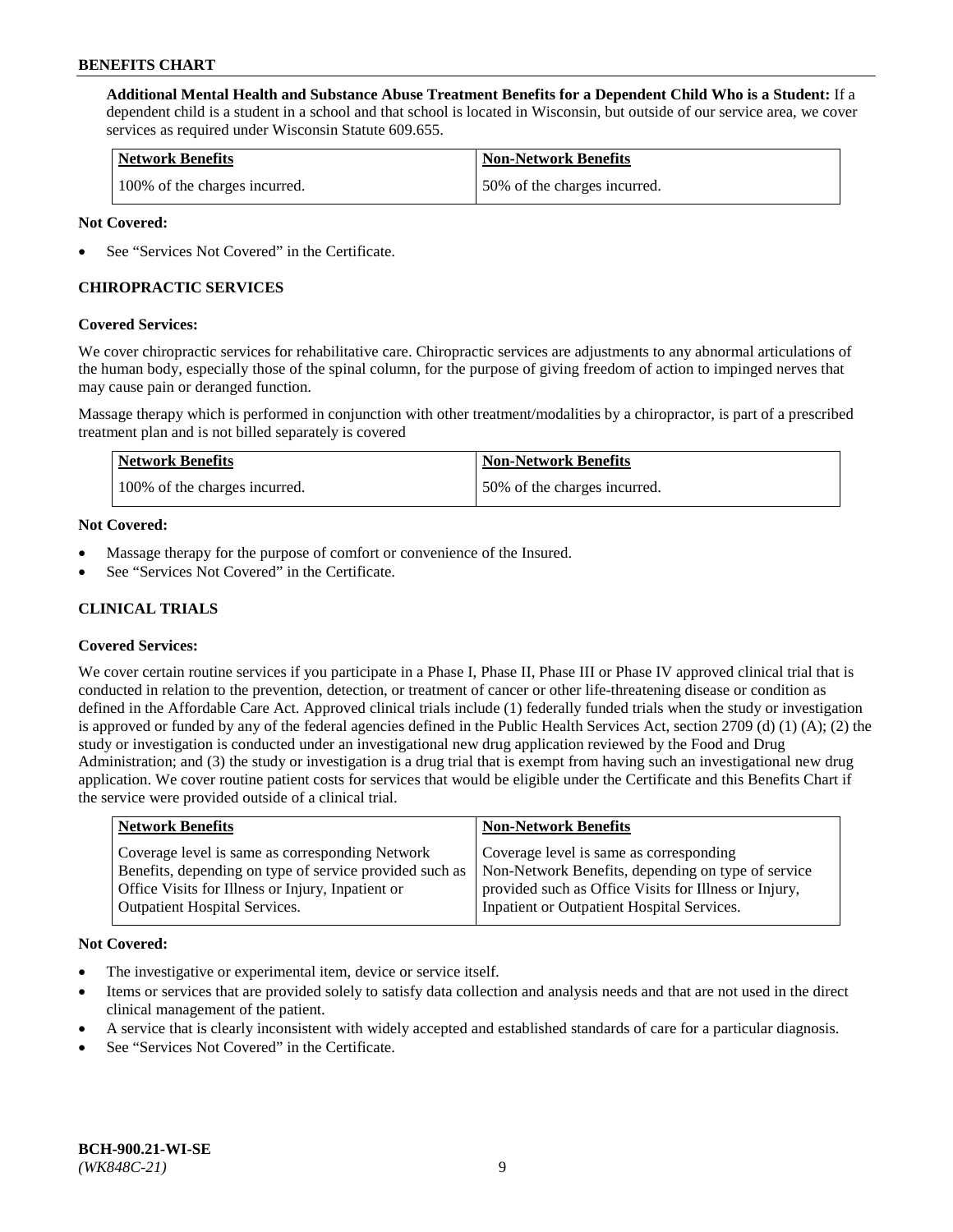## **DENTAL SERVICES**

## **Covered Services:**

We cover services as described below.

**Accidental Dental Services:** We cover dentally necessary services to treat and restore damage done to sound, natural, unrestored teeth as a result of an accidental injury. Coverage is for damage caused by external trauma to face and mouth only, not for cracked or broken teeth, which result from biting or chewing. We cover restorations, root canals, crowns and replacement of teeth lost that are directly related to the accident in which the Insured was involved. We cover initial exam, x-rays and palliative treatment including extractions, and other oral surgical procedures directly related to the accident. Subsequent treatment must be initiated within the policies time-frame and must be directly related to the accident. We do not cover restoration and replacement of teeth that are not "sound and natural" at the time of the accident.

Full mouth rehabilitations to correct occlusion (bite) and malocclusion (misaligned teeth not due to the accident) are not covered.

When an implant-supported dental prosthetic treatment is pursued, the accidental dental benefit will be applied to the prosthetic procedure. Benefits are limited to the amount that would be paid toward the placement of a removable dental prosthetic appliance that could be used in the absence of implant treatment. Care must be provided or pre-authorized by a HealthPartners dentist.

| <b>Network Benefits</b>       | <b>Non-Network Benefits</b>  |
|-------------------------------|------------------------------|
| 100% of the charges incurred. | 50% of the charges incurred. |

For all accidental dental services, treatment and/or restoration must be initiated within six months of the date of the injury. Coverage is limited to the initial course of treatment and/or initial restoration. Services must be provided within 24 months of the date of injury to be covered.

### **Medical Referral Dental Services**

**Medically Necessary Outpatient Dental Services:** We cover medically necessary outpatient dental services. Coverage is limited to dental services required for treatment of an underlying medical condition, e.g., removal of teeth to complete radiation treatment for cancer of the jaw, cysts and lesions.

| <b>Network Benefits</b>       | <b>Non-Network Benefits</b>  |
|-------------------------------|------------------------------|
| 100% of the charges incurred. | 50% of the charges incurred. |

**Medically Necessary Hospitalization and Anesthesia for Dental Care:** We cover medically necessary hospitalization for dental care. This is limited to charges incurred by an Insured who: (1) is a child under age  $5$ ; (2) is severely disabled; (3) has a medical condition, and requires hospitalization or general anesthesia for dental care treatment; or (4) is a child between ages 5 and 12 and care in dental offices has been attempted unsuccessfully and usual methods of behavior modification have not been successful, or when extensive amounts of restorative care, exceeding four appointments, are required. Coverage is limited to facility and anesthesia charges. Oral surgeon/dentist professional fees are not covered. The following are examples, though not all-inclusive, of medical conditions which may require hospitalization for dental services: severe asthma, severe airway obstruction or hemophilia. Hospitalization required due to the behavior of the Insured or due to the extent of the dental procedure is not covered.

| <b>Network Benefits</b>       | <b>Non-Network Benefits</b>  |
|-------------------------------|------------------------------|
| 100% of the charges incurred. | 50% of the charges incurred. |

**Medical Complications of Dental Care:** We cover medical complications of dental care. Treatment must be medically necessary care and related to medical complications of non-covered dental care, including complications of the head, neck, or substructures.

| Network Benefits              | <b>Non-Network Benefits</b>  |
|-------------------------------|------------------------------|
| 100% of the charges incurred. | 50% of the charges incurred. |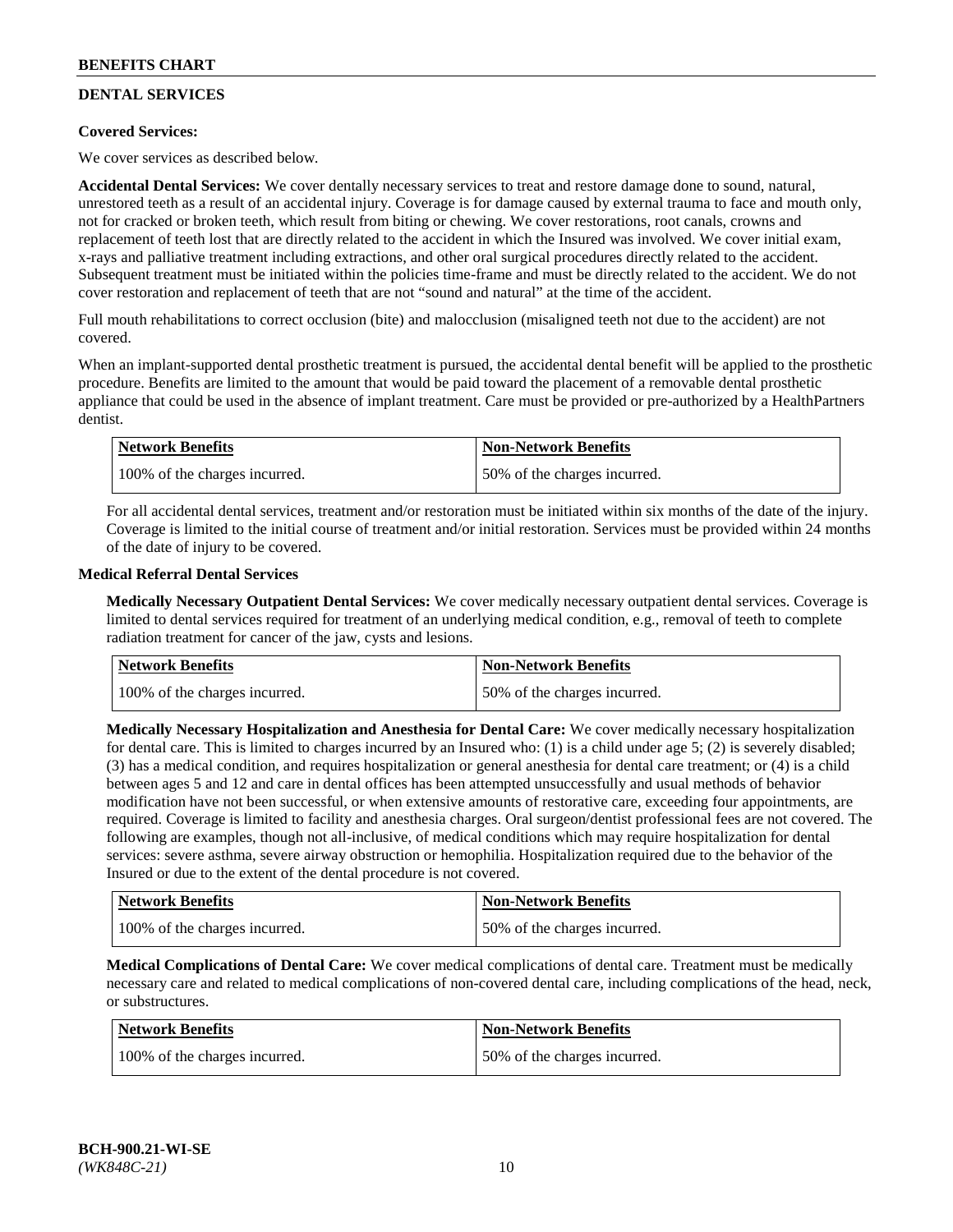**Oral Surgery:** We cover oral surgery. Coverage is limited to treatment of medical conditions requiring oral surgery, such as treatment of oral neoplasm, non-dental cysts, fracture of the jaws, trauma of the mouth and jaws, and any other oral surgery procedures provided as medically necessary dental services.

| <b>Network Benefits</b>       | Non-Network Benefits         |
|-------------------------------|------------------------------|
| 100% of the charges incurred. | 50% of the charges incurred. |

**Treatment of Cleft Lip and Cleft Palate:** We cover treatment of cleft lip and cleft palate of a dependent child, including orthodontic treatment and oral surgery directly related to the cleft. Dental services which are not required for the treatment of cleft lip or cleft palate are not covered. If a dependent child covered under the Certificate and Benefits Chart is also covered under a dental plan which includes orthodontic services, that dental plan shall be considered primary for the necessary orthodontic services. Oral appliances are subject to the same copayment, conditions and limitations as durable medical equipment.

| <b>Network Benefits</b>                               | <b>Non-Network Benefits</b>                            |
|-------------------------------------------------------|--------------------------------------------------------|
| Coverage level is same as corresponding Network       | Coverage level is same as corresponding                |
| Benefits, depending on type of service provided, such | Non-Network Benefits, depending on type of service     |
| as Office Visits for Illness or Injury, Inpatient or  | provided, such as Office Visits for Illness or Injury, |
| Outpatient Hospital Services.                         | Inpatient or Outpatient Hospital Services.             |

**Treatment of Temporomandibular Disorder (TMD) and Craniomandibular Disorder (CMD):** We cover diagnostic procedures, surgical treatment and non-surgical treatment (including intraoral splint therapy devices) for temporomandibular disorder (TMD) and craniomandibular disorder (CMD), which is medically necessary care. Dental services which are not required to directly treat TMD or CMD are not covered.

| <b>Network Benefits</b>       | <b>Non-Network Benefits</b>  |
|-------------------------------|------------------------------|
| 100% of the charges incurred. | 50% of the charges incurred. |

### **Not Covered:**

- Dental treatment, procedures or services not listed in this Benefits Chart.
- Accident-related dental services if treatment is: (1) provided to teeth which are not sound and natural; (2) to teeth which have been restored; (3) initiated beyond six months from the date of the injury; (4) received beyond the initial treatment or restoration; or (5) received beyond 24 months from the date of injury.
- Oral surgery to remove wisdom teeth.
- Orthognathic treatment or procedures and all related services.
- See "Services Not Covered" in the Certificate.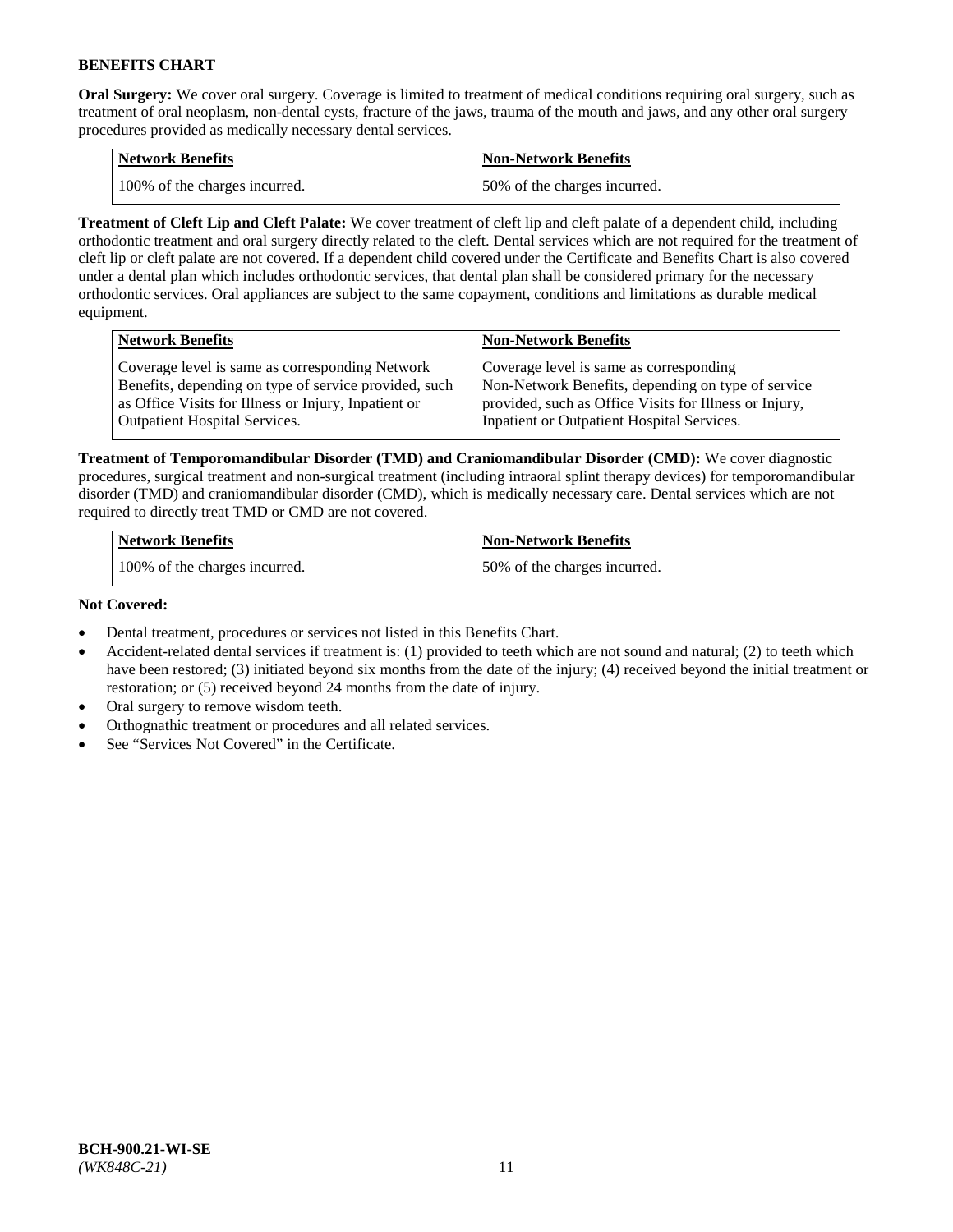## **DIAGNOSTIC IMAGING SERVICES**

### **Covered Services:**

We cover diagnostic imaging, when ordered by a provider and provided in a clinic or outpatient hospital facility.

For Network Benefits, non-emergent, scheduled outpatient Magnetic Resonance Imaging (MRI) and Computed Tomography (CT) must be provided at a designated facility. Your physician or facility will obtain or verify prior authorization for these services, as needed.

We cover services provided in a clinic or outpatient hospital facility. To see the benefit level for inpatient hospital or skilled nursing facility services, see benefits under "Inpatient Hospital and Skilled Nursing Facility Services".

### **Outpatient Magnetic Resonance Imaging (MRI) and Computed Tomography (CT)**

| <b>Network Benefits</b>       | <b>Non-Network Benefits</b>  |
|-------------------------------|------------------------------|
| 100% of the charges incurred. | 50% of the charges incurred. |

### **All Other Outpatient Diagnostic Imaging Services**

#### **Services for Illness or Injury**

| Network Benefits              | <b>Non-Network Benefits</b>  |
|-------------------------------|------------------------------|
| 100% of the charges incurred. | 50% of the charges incurred. |

### **Preventive Services (MRI/CT procedures are not considered preventive)**

Diagnostic imaging services associated with preventive services are covered at the benefit level shown in the "Preventive Services" section of this Benefits Chart.

### **Not Covered:**

See "Services Not Covered" in the Certificate.

## **DURABLE MEDICAL EQUIPMENT, PROSTHETICS, ORTHOTICS AND SUPPLIES**

#### **Covered Services:**

We cover equipment and services, as described below.

We cover durable medical equipment and services, prosthetics, orthotics and supplies, subject to the limitations below, including certain disposable supplies, enteral feedings and the following diabetic supplies and equipment: glucose monitors, insulin pumps limited to the purchase of one pump per year, syringes, blood and urine test strips and other diabetic supplies as deemed medically appropriate and necessary, for Insureds with gestational, Type I or Type II diabetes.

We cover external hearing aids, cochlear implants, and related treatment prescribed by a physician or by a licensed audiologist for Insureds under 18 years of age who have hearing loss.

We also cover basic hearing aids for Insureds age 18 or older for the correction of a hearing impairment.

Osseointegrated or bone-anchored hearing aids are only covered for Insureds who have hearing loss that is not correctable by any other procedure.

Hearing aids are limited to one basic, standard hearing aid for each ear every three years.

A basic hearing aid is defined as a hearing device that consists of a microphone, amplifier, volume control, battery and receiver, which is up to date using the latest technology. It does not include upgrades above and beyond the functionality of a basic hearing aid, including, but not limited to, hearing improvements for group settings, background noise, Bluetooth/remote control functionality, or extended warranties. Charges for upgrades above the cost of a basic, standard hearing aid are not covered.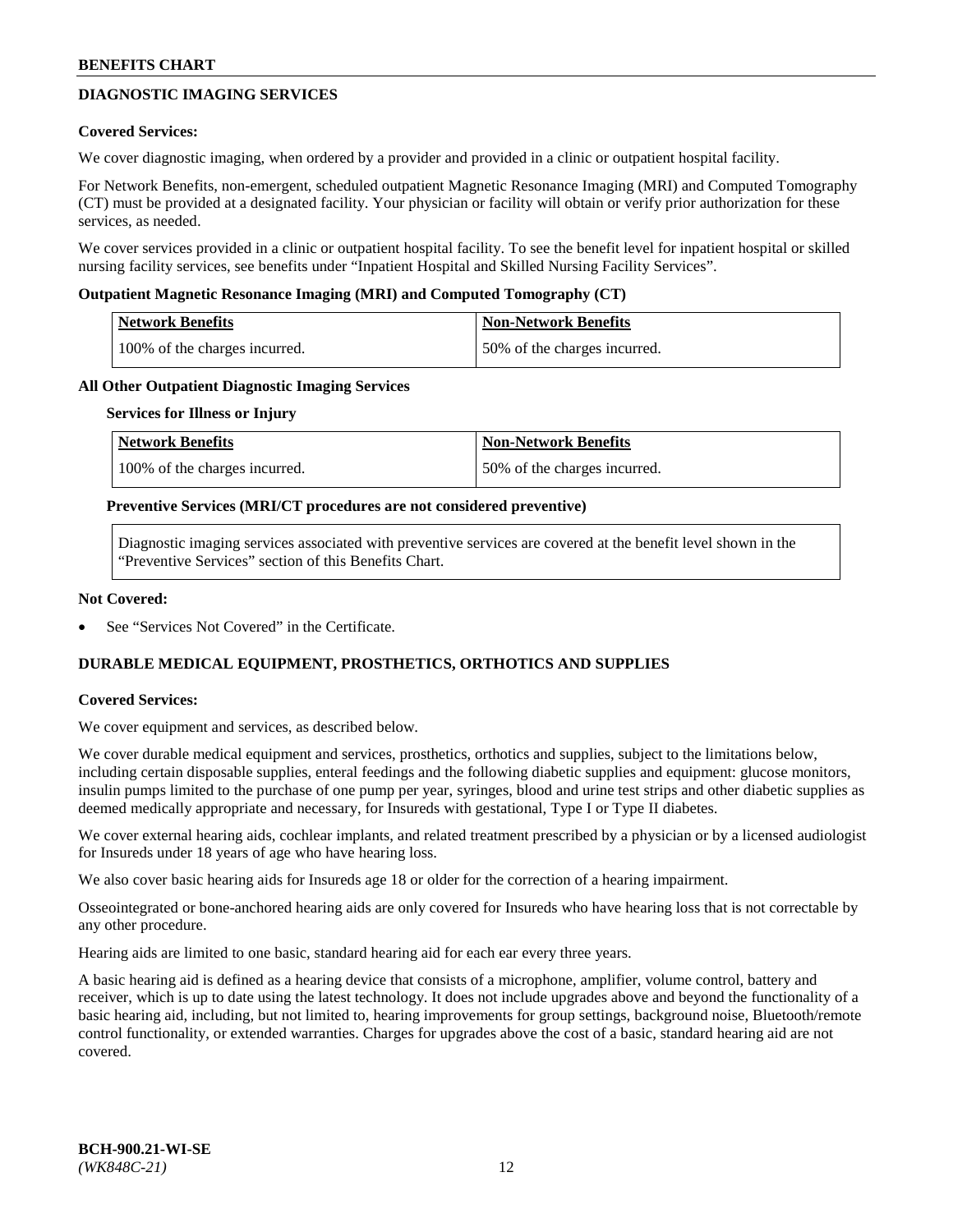## **Diabetic Supplies Purchased at a Pharmacy**

| <b>Network Benefits</b>       | <b>Non-Network Benefits</b>  |
|-------------------------------|------------------------------|
| 100% of the charges incurred. | 50% of the charges incurred. |

#### **Diabetic Supplies Purchased from a Non-Pharmacy Provider**

| <b>Network Benefits</b>                                               | <b>Non-Network Benefits</b>  |
|-----------------------------------------------------------------------|------------------------------|
| 100% of the charges incurred if purchased from an<br>approved vendor. | 50% of the charges incurred. |

#### **Special Dietary Treatment for Phenylketonuria (PKU) if it meets our medical coverage criteria**

| <b>Network Benefits</b>       | <b>Non-Network Benefits</b>  |
|-------------------------------|------------------------------|
| 100% of the charges incurred. | 50% of the charges incurred. |

### **Oral Amino Acid Based Elemental Formula if it meets our Medical Coverage Criteria**

| Network Benefits              | <b>Non-Network Benefits</b>  |
|-------------------------------|------------------------------|
| 100% of the charges incurred. | 50% of the charges incurred. |

## **All Other Durable Medical Equipment, Prosthetics, Orthotics and Supplies**

| <b>Network Benefits</b>       | <b>Non-Network Benefits</b>  |
|-------------------------------|------------------------------|
| 100% of the charges incurred. | 50% of the charges incurred. |

### **Limitations:**

Coverage of durable medical equipment is limited by the following:

- No more than a 93-day supply of diabetic supplies are covered and dispensed at a time.
- Payment will not exceed the cost of an alternate piece of equipment or service that is effective and medically necessary.
- For prosthetic benefits, other than oral appliances for cleft lip and cleft palate, payment will not exceed the cost of an alternate piece of equipment or service that is effective, medically necessary and enables Insureds to conduct standard activities of daily living.
- We reserve the right to determine if an item will be approved for rental vs. purchase.
- We require that certain diabetic supplies and equipment be purchased at a pharmacy.
- Diabetic supplies and equipment are limited to certain models and brands.
- Durable medical equipment and supplies must be obtained or repaired by approved vendors.
- Covered services and supplies are based on established medical policies which are subject to periodic review and modification by the medical or dental directors. Our medical policy for diabetic supplies includes information on our required models and brands. These medical policies (medical coverage criteria) are available by calling Member Services, or logging on to your "*my*HealthPartners" account a[t healthpartners.com.](https://www.healthpartners.com/hp/index.html)

#### **Not Covered:**

Items which are not eligible for coverage include, but are not limited to:

- Replacement or repair of any covered items, if the items are (i) damaged or destroyed by misuse, abuse or carelessness, (ii) lost; or (iii) stolen.
- Duplicate or similar items.
- Labor and related charges for repair of any covered items which are more than the cost of replacement by an approved vendor.
- Sales tax, mailing, delivery charges, service call charges.
- Items which are primarily educational in nature or for hygiene, vocation, comfort, convenience or recreation.
- Communication aids or devices: equipment to create, replace or augment communication abilities including, but not limited to, speech processors, receivers, communication boards, or computer or electronic assisted communication.
- Implantable and osseointegrated or bone-anchored hearing aids and their fitting, except as specifically described in this Benefits Chart. This exclusion does not apply to cochlear implants.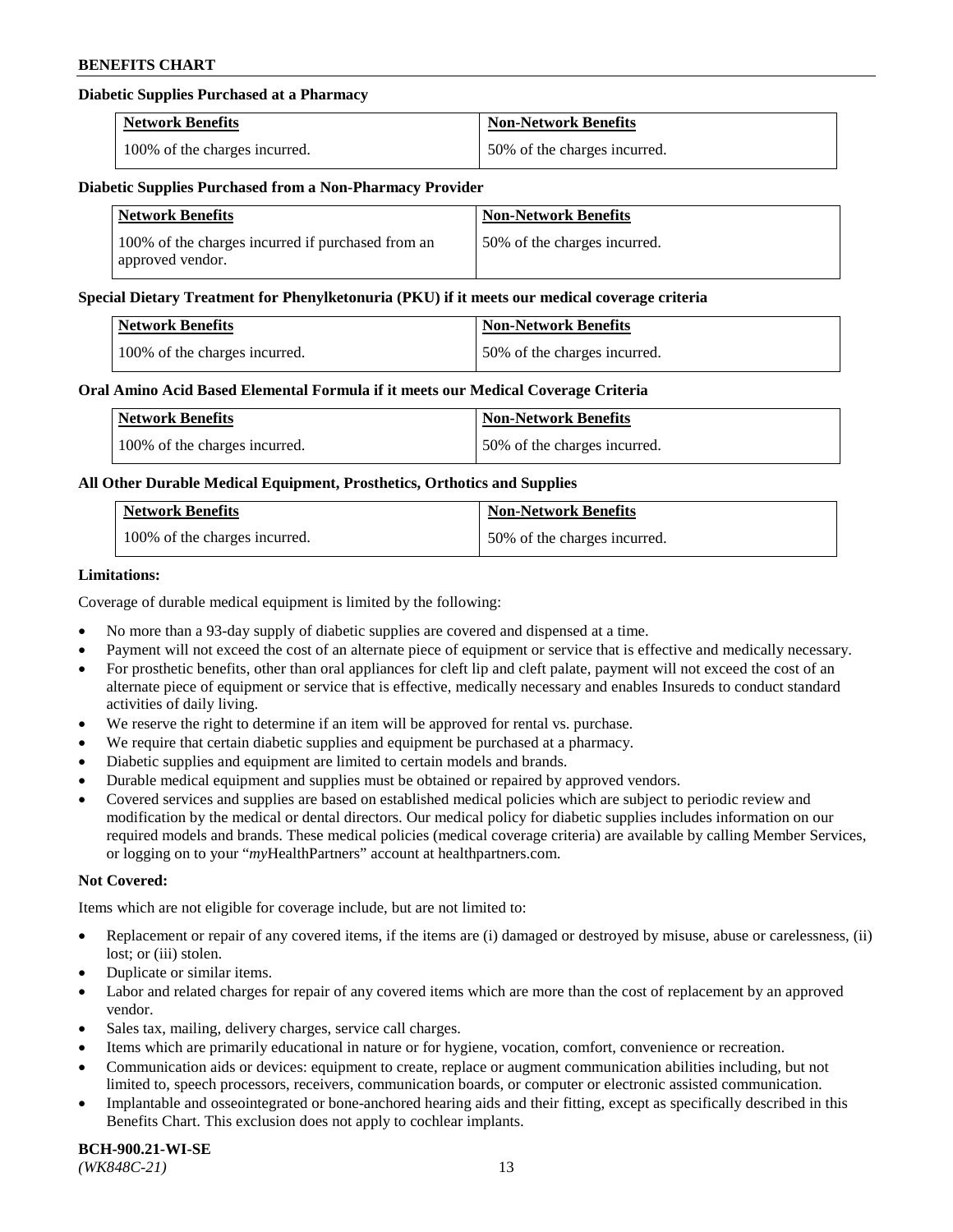- Eyeglasses, contact lenses and their fitting, measurement and adjustment, except as specifically described in this Benefits Chart.
- Hair prostheses (wigs).
- Household equipment which primarily has customary uses other than medical, such as, but not limited to, exercise cycles, air purifiers, central or unit air conditioners, water purifiers, non-allergenic pillows, mattresses or waterbeds.
- Household fixtures including, but not limited to, escalators or elevators, ramps, swimming pools and saunas.
- Modifications to the structure of the home including, but not limited to, wiring, plumbing or charges for installation of equipment.
- Vehicle, car or van modifications including, but not limited to, hand brakes, hydraulic lifts and car carrier.
- Rental equipment while owned equipment is being repaired by non-contracted vendors, beyond one month rental of medically necessary equipment.
- Other equipment and supplies, including but not limited to assistive devices, that we determine are not eligible for coverage.
- See "Services Not Covered" in the Certificate.

## **EMERGENCY AND URGENTLY NEEDED CARE SERVICES**

## **Covered Services:**

We cover services for emergency care and urgently needed care if the services are otherwise eligible for coverage under the Certificate.

**Urgently Needed Care.** These are services to treat an unforeseen illness or injury that:

- are required in order to prevent a serious deterioration in your health; and
- cannot be delayed until the next available clinic or office hours.

| <b>Network Benefits</b>       | <b>Non-Network Benefits</b> |
|-------------------------------|-----------------------------|
| 100% of the charges incurred. | See Network Benefits.       |

**Emergency Care.** These are services to treat:

- the sudden, unexpected onset of illness or injury which, if left untreated or unattended until the next available clinic or office hours, would result in hospitalization; or
- a condition requiring professional health services immediately necessary to preserve life or stabilize health.

When reviewing claims for coverage of emergency services, our medical director will take into consideration a reasonable layperson's belief that the circumstances required immediate medical care that could not wait until the next working day or next available clinic appointment.

## **Emergency Care in a Hospital Emergency Room, including Professional Services of a Physician**

| <b>Network Benefits</b>       | <b>Non-Network Benefits</b> |
|-------------------------------|-----------------------------|
| 100% of the charges incurred. | See Network Benefits.       |

## **Inpatient Emergency Care in a Hospital**

| <b>Network Benefits</b>       | <b>Non-Network Benefits</b> |
|-------------------------------|-----------------------------|
| 100% of the charges incurred. | See Network Benefits.       |

## **Not Covered:**

See "Services Not Covered" in the Certificate.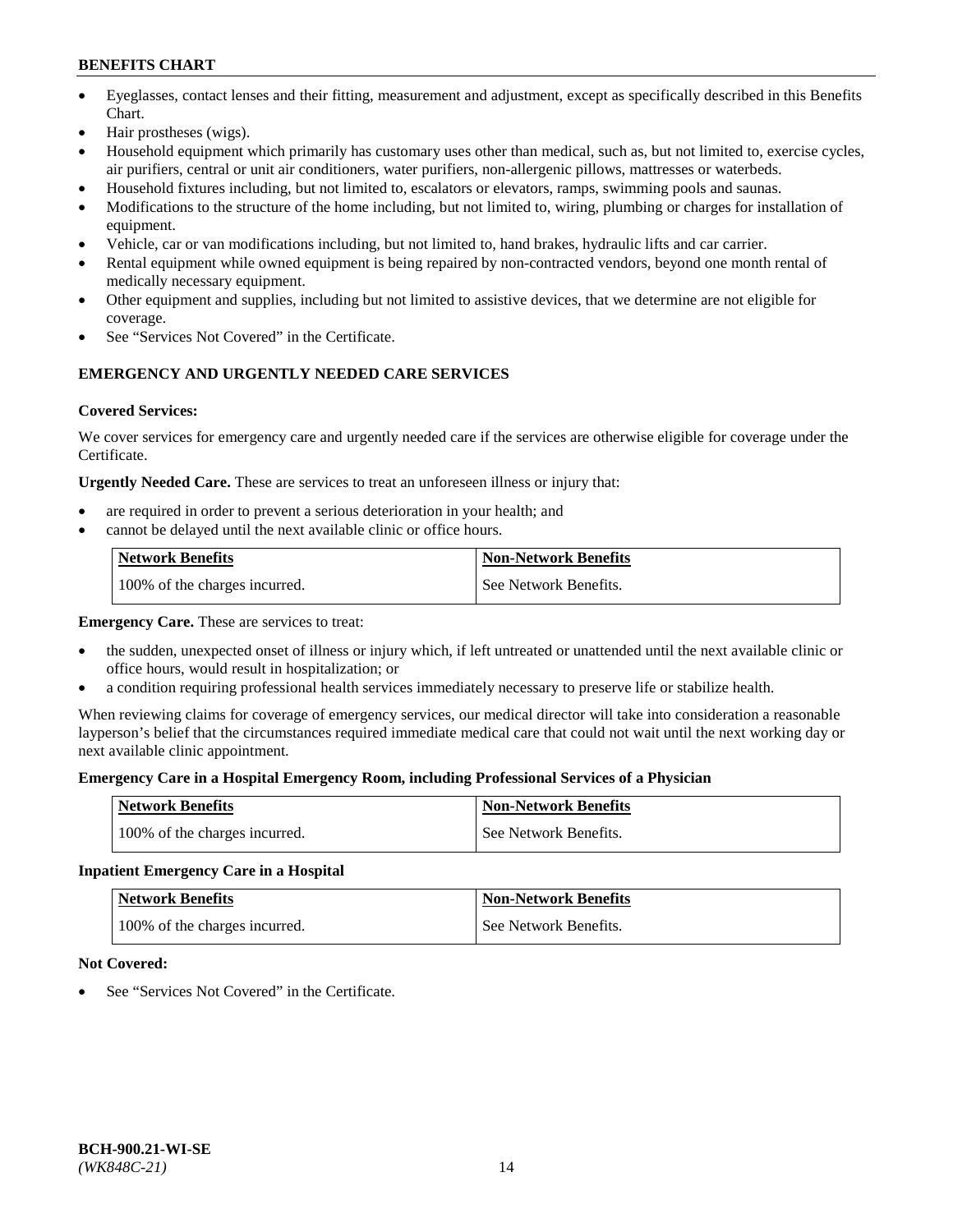## **GENE THERAPY**

## **Covered Services:**

We cover gene therapy treatment if it meets our medical coverage criteria.

| <b>Network Benefits</b>                                                                                                                                                                                 | <b>Non-Network Benefits</b> |
|---------------------------------------------------------------------------------------------------------------------------------------------------------------------------------------------------------|-----------------------------|
| Coverage level is same as corresponding Network<br>Benefits, depending on type of service provided such as<br>Office Visits for Illness or Injury, Inpatient or<br><b>Outpatient Hospital Services.</b> | No coverage.                |

## **Limitations:**

- Gene therapy must be provided by a designated provider.
- Specific types of gene therapy are limited to therapies and conditions specified in our medical coverage criteria.

## **Not Covered:**

See "Services Not Covered" in the Certificate.

## **HEALTH EDUCATION**

## **Covered Services:**

We cover education for preventive services and education for the management of chronic health problems (such as diabetes).

| <b>Network Benefits</b>                                     | <b>Non-Network Benefits</b>   |
|-------------------------------------------------------------|-------------------------------|
| 100% of the charges incurred.<br>Deductible does not apply. | 150% of the charges incurred. |

### **Not Covered:**

See "Services Not Covered" in the Certificate.

## **HOME-BASED HEALTH ASSESSMENT PROGRAM**

## **Covered Services:**

If you meet our criteria for coverage, you may qualify for our home-based comprehensive health risk assessment program. The program covers a health assessment with a designated nurse practitioner.

| <b>Network Benefits</b>                                     | <b>Non-Network Benefits</b> |
|-------------------------------------------------------------|-----------------------------|
| 100% of the charges incurred.<br>Deductible does not apply. | No coverage.                |

## **Not Covered:**

See "Services Not Covered" in the Certificate.

## **HOME HEALTH SERVICES**

#### **Covered Services:**

We cover skilled nursing services, physical therapy, occupational therapy, speech therapy, respiratory therapy and other therapeutic services, non-routine prenatal and postnatal services, routine postnatal well child visits, as described in our medical coverage criteria, phototherapy services for newborns, home health aide services and other eligible home health services when provided in your home, if you are homebound (i.e., unable to leave home without considerable effort due to a medical condition). Lack of transportation does not constitute homebound status. For phototherapy services for newborns and high risk prenatal services, supplies and equipment are included.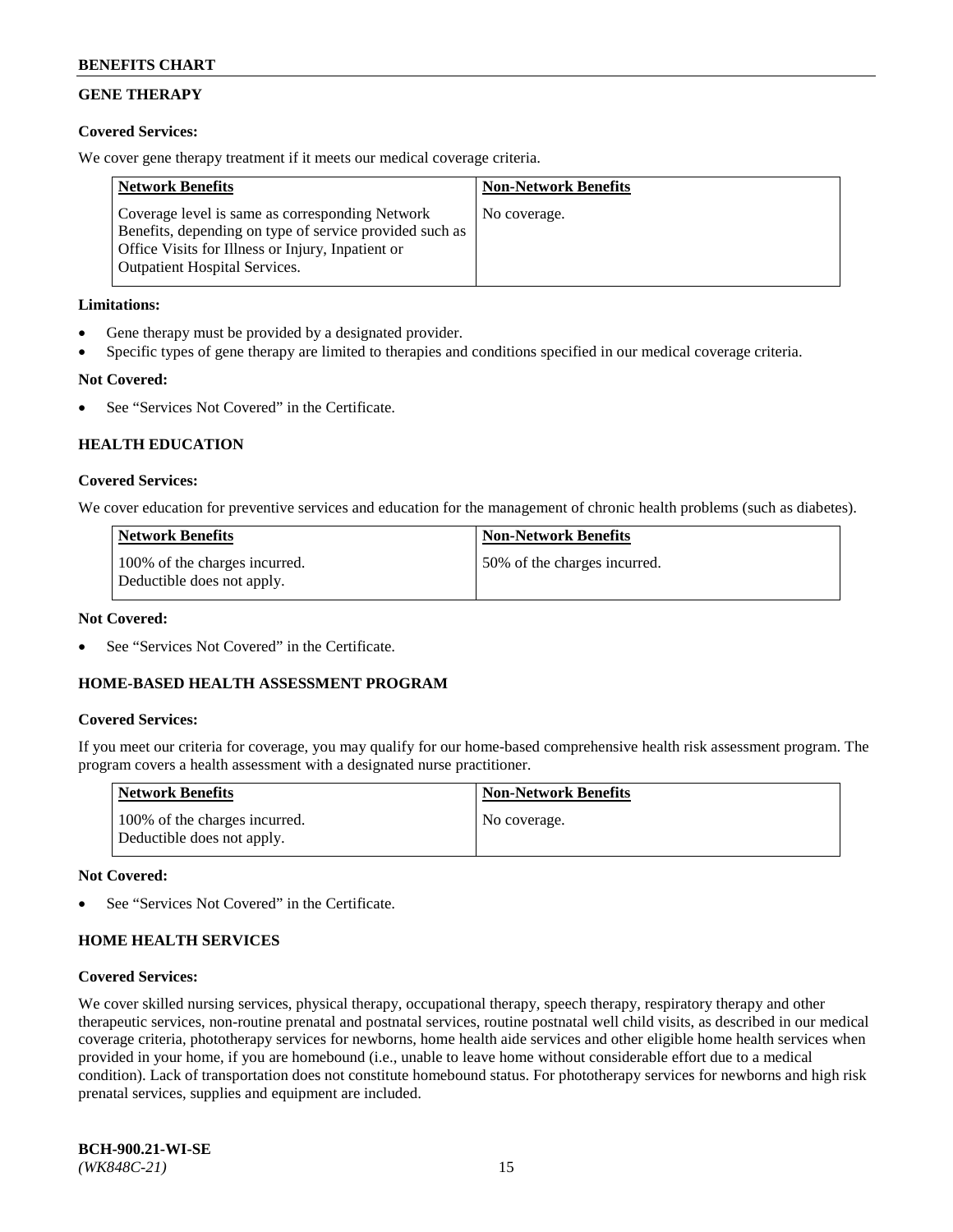We cover total parenteral nutrition/intravenous ("TPN/IV") therapy, equipment, supplies and drugs in connection with IV therapy. IV line care kits are covered under Durable Medical Equipment.

We cover palliative care benefits. Palliative care includes symptom management, education and establishing goals of care. We waive the requirement that you be homebound for a limited number of home visits for palliative care (as shown in this Benefits Chart), if you have a life-threatening, non-curable condition which has a prognosis of survival of two years or less. Additional palliative care visits are eligible under the home health services benefit if you are homebound and meet all other requirements defined in this section.

You do not need to be homebound to receive total parenteral nutrition/intravenous ("TPN/IV") therapy.

Home health services are eligible and covered only when:

- medically necessary; and
- provided as rehabilitative care, terminal care or maternity care; and
- ordered by a physician, and included in the written home care plan.

## **Physical Therapy, Occupational Therapy, Speech Therapy, Respiratory Therapy, Home Health Aide Services and Palliative Care**

| <b>Network Benefits</b>       | <b>Non-Network Benefits</b>  |
|-------------------------------|------------------------------|
| 100% of the charges incurred. | 50% of the charges incurred. |

## **TPN/IV Therapy, Skilled Nursing Services, Non-Routine Prenatal/Postnatal Services, and Phototherapy**

| <b>Network Benefits</b>       | <b>Non-Network Benefits</b>  |
|-------------------------------|------------------------------|
| 100% of the charges incurred. | 50% of the charges incurred. |

Each 24-hour visit (or shifts up to 24-hour visits) equals one visit and counts toward the Maximum visits for all other services shown below. Any visit that lasts less than 24 hours regardless of the length of the visit, will count as one visit toward the Maximum visits for all other services shown below. All visits must be medically necessary and benefit eligible.

#### **Routine Prenatal/Postnatal Services and Child Health Supervision Services**

| <b>Network Benefits</b>                                     | <b>Non-Network Benefits</b>  |
|-------------------------------------------------------------|------------------------------|
| 100% of the charges incurred.<br>Deductible does not apply. | 50% of the charges incurred. |

## **Maximum Visits for Palliative Care**

If you are eligible to receive palliative care in the home and you are not homebound, there is a maximum of 12 visits per calendar year.

#### **Maximum Visits for All Services Other Than Palliative Care**

| Network Benefits             | <b>Non-Network Benefits</b>    |
|------------------------------|--------------------------------|
| 60 visits per calendar year. | 1 30 visits per calendar year. |

Each visit provided under the Network Benefits and Non-Network Benefits counts toward the maximums shown under both Maximum visits sections. The routine postnatal well child visits do not count toward the visit limit.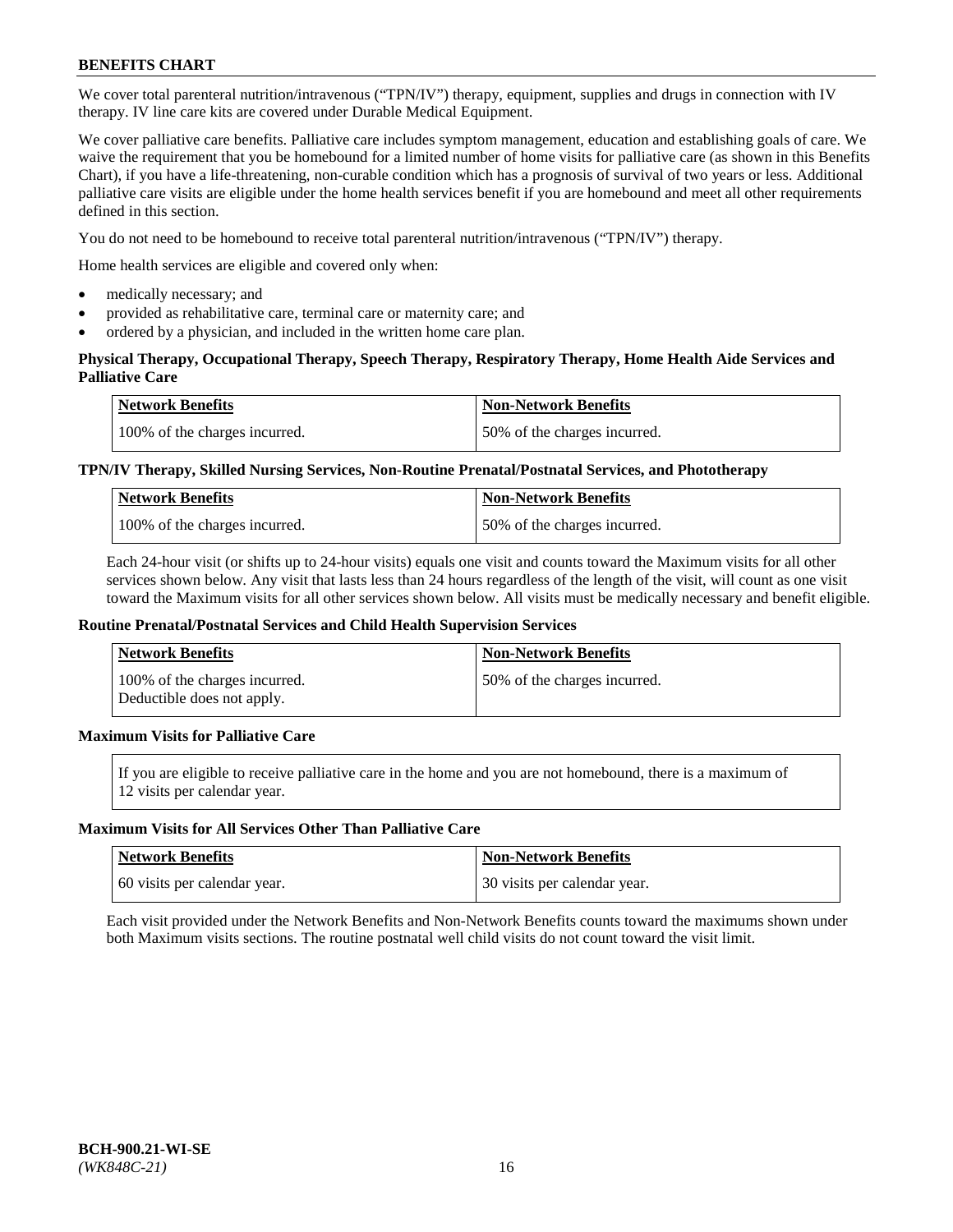### **Limitations:**

- Home health services are not provided as a substitute for a primary caregiver in the home or as relief (respite) for a primary caregiver in the home. We will not reimburse family members or residents in your home for the above services.
- A service shall not be considered a skilled nursing service merely because it is performed by, or under the direct supervision of, a licensed nurse. Where a service (such as tracheotomy suctioning or ventilator monitoring) or like services, can be safely and effectively performed by a non-medical person (or self-administered), without the direct supervision of a licensed nurse, the service shall not be regarded as a skilled nursing service, whether or not a skilled nurse actually provides the service. The unavailability of a competent person to provide a non-skilled service shall not make it a skilled service when a skilled nurse provides it. Only the skilled nursing component of so-called "blended" services (i.e. services which include skilled and non-skilled components) are covered under this Benefits Chart.

## **Not Covered:**

- Financial or legal counseling services.
- Housekeeping or meal services in your home.
- Private duty nursing services.
- Services provided by a family member or enrollee, or a resident in the enrollee's home.
- Vocational rehabilitation and recreational or educational therapy. Recreation therapy is therapy provided solely for the purpose of recreation, including, but not limited to: (a) requests for physical therapy or occupational therapy to improve athletic ability, and (b) braces or guards to prevent sports injuries.
- See "Services Not Covered" in the Certificate.

## **HOME HOSPICE SERVICES**

## **Applicable Definitions:**

**Part-time.** This is up to two hours of service per day, more than two hours is considered continuous care.

**Continuous Care.** This is from two to twelve hours of service per day provided by a registered nurse, licensed practical nurse, or home health aide, during a period of crisis in order to maintain a terminally ill patient at home.

**Appropriate Facility.** This is a nursing home, hospice residence, or other inpatient facility.

**Custodial Care Related to Hospice Services.** This means providing assistance in the activities of daily living and the care needed by a terminally ill patient which can be provided by primary caregiver (i.e., family member or friend) who is responsible for the patient's home care.

## **Covered Services:**

**Home Hospice Program.** We cover the services described below if you are terminally ill and accepted as a home hospice program participant. You must meet the eligibility requirements of the program, and elect to receive services through the home hospice program. The services will be provided in your home, with inpatient care available when medically necessary as described below. If you elect to receive hospice services, you do so in lieu of curative treatment for your terminal illness for the period you are enrolled in the home hospice program.

**Eligibility:** In order to be eligible to be enrolled in the home hospice program, you must: (1) be a terminally ill patient (prognosis of six months or less); (2) have chosen a palliative treatment focus (i.e., emphasizing comfort and supportive services rather than treatment attempting to cure the disease or condition); and (3) continue to meet the terminally ill prognosis as reviewed by our medical director or his or her designee over the course of care. You may withdraw from the home hospice program at any time.

**Eligible Services:** Hospice services include the following services provided in accordance with an approved hospice treatment plan.

- Home Health Services:
	- o Part-time care provided in your home by an interdisciplinary hospice team (which may include a physician, nurse, social worker, and spiritual counselor) and medically necessary home health services are covered.
	- o One or more periods of continuous care in your home or in a setting which provides day care for pain or symptom management, when medically necessary, will be covered.
- Inpatient Services: We cover medically necessary inpatient services.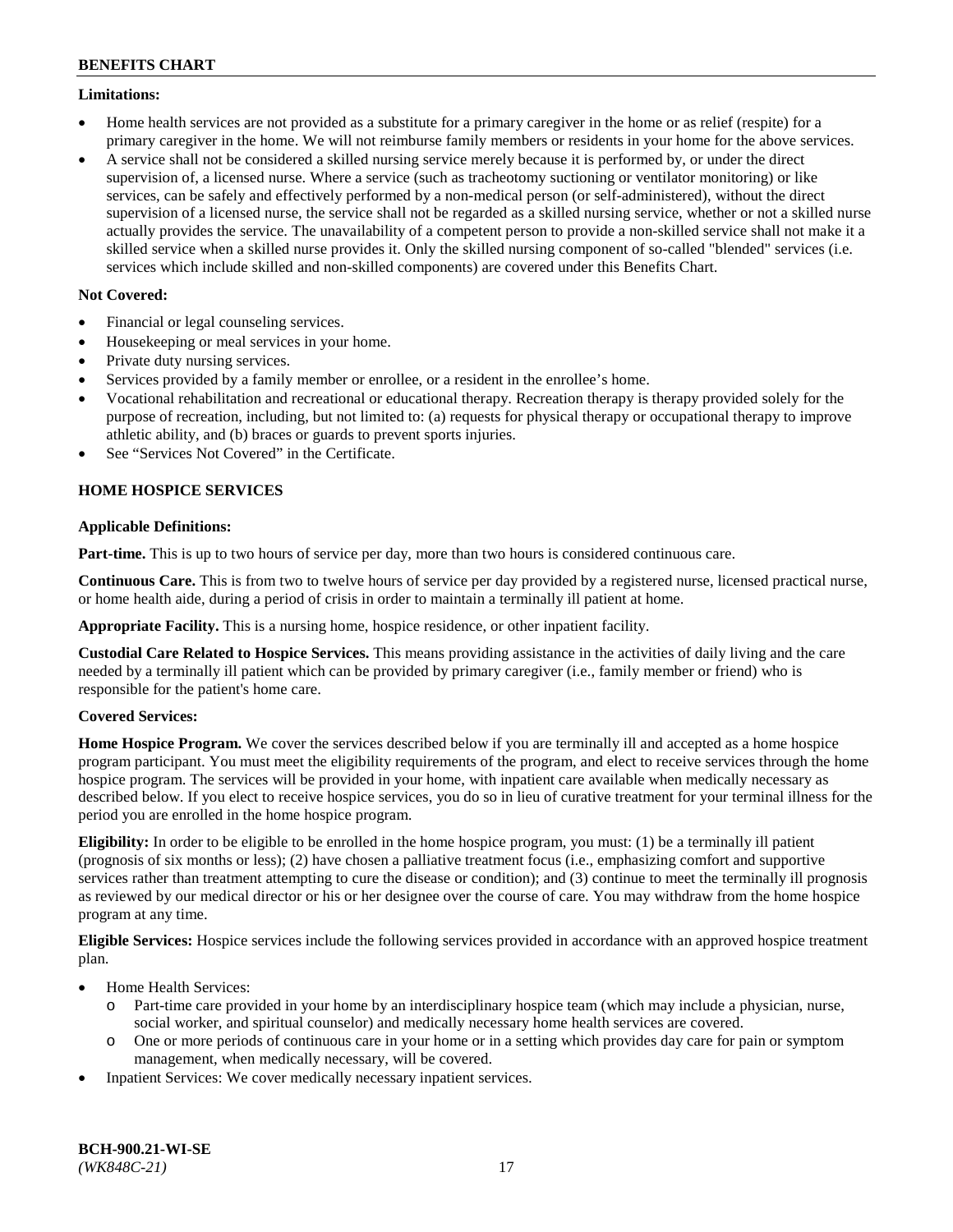- Other Services:
	- Respite care is covered for care in your home or in an appropriate facility, to give your primary caregivers (i.e., family members or friends) rest and/or relief when necessary in order to maintain a terminally ill patient at home.
	- o Medically necessary medications for pain and symptom management.
	- o Semi-electric hospital beds and other durable medical equipment are covered.
	- Emergency and non-emergency care is covered.

| Network Benefits              | <b>Non-Network Benefits</b>  |
|-------------------------------|------------------------------|
| 100% of the charges incurred. | 50% of the charges incurred. |

Respite care is limited to 5 days per episode, and respite care and continuous care combined are limited to 30 days.

## **Not Covered:**

- Financial or legal counseling services.
- Housekeeping or meal services in your home.
- Custodial or maintenance care related to hospice services, whether provided in the home or in a nursing home.
- Any service not specifically described as covered services under this home hospice services benefits.
- Any services provided by members of your family or residents in your home.
- See "Services Not Covered" in the Certificate.

## **HOSPITAL AND SKILLED NURSING FACILITY SERVICES**

## **Covered Services:**

We cover services as described below.

## **Medical or Surgical Hospital Services**

**Inpatient Hospital Services:** We cover the following medical or surgical services, for the treatment of acute illness or injury, which require the level of care only provided in an acute care facility. These services must be authorized by a physician.

Inpatient hospital services include: room and board; the use of operating or maternity delivery rooms; intensive care facilities; newborn nursery facilities; general nursing care, anesthesia, laboratory and diagnostic imaging services, radiation therapy, physical therapy, prescription drugs or other medications administered during treatment, blood and blood products (unless replaced), and blood derivatives, and other diagnostic or treatment related hospital services; physician and other professional medical and surgical services provided while in the hospital, including gender reassignment surgery that meets medical coverage criteria.

We cover, following a vaginal delivery, a minimum of 48 hours of inpatient care for the mother and newborn child. We cover, following a caesarean section delivery, a minimum of 96 hours of inpatient care for the mother and newborn child.

Group health plans and health insurance issuers generally may not, under Federal law, restrict benefits for any hospital length of stay in connection with childbirth for the mother of newborn child to less than 48 hours following a vaginal delivery, or less than 96 hours following a caesarean section. However, Federal law generally does not prohibit the mother's or newborn's attending provider, after consulting with the mother, from discharging the mother or her newborn earlier than 48 hours (or 96 hours as applicable). In any case plans and issuers may not, under Federal law, require that a provider obtain authorization from the plan or the insurance issuer for prescribing a length of stay not in excess of 48 hours (or 96 hours).

| Network Benefits              | Non-Network Benefits         |
|-------------------------------|------------------------------|
| 100% of the charges incurred. | 50% of the charges incurred. |

Each Insured's admission or confinement, including that of a newborn child, is separate and distinct from the admission or confinement of any other Insured.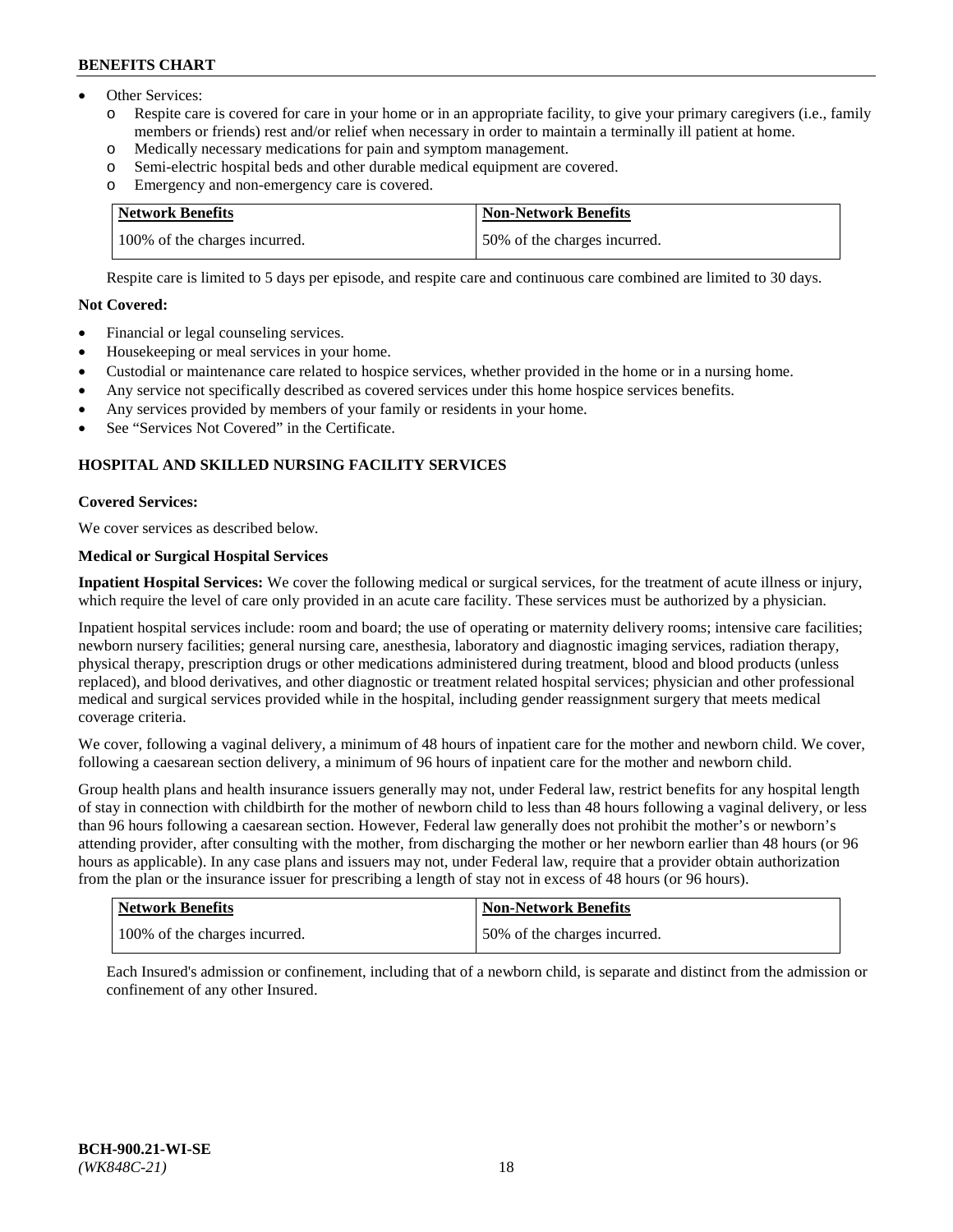**Outpatient Hospital, Ambulatory Care or Surgical Facility Services:** We cover the following medical and surgical services, for diagnosis or treatment of illness or injury on an outpatient basis. These services must be authorized by a physician.

Outpatient services include: use of operating rooms, maternity delivery rooms or other outpatient departments, rooms or facilities; and the following outpatient services: general nursing care, anesthesia, laboratory and diagnostic imaging services, radiation therapy, physical therapy, drugs administered during treatment, blood and blood products (unless replaced), and blood derivatives, and other diagnostic or treatment related outpatient services; physician and other professional medical and surgical services provided while an outpatient, including colonoscopies (starting at age 50, or under age 50 for people at high risk of colorectal cancer), and gender reassignment surgery that meets medical coverage criteria.

For Network Benefits, non-emergent, scheduled outpatient Magnetic Resonance Imaging (MRI) and Computed Tomography (CT) must be provided at a designated facility. Your physician or facility will obtain or verify prior authorization for these services, as needed.

To see the benefit level for diagnostic imaging services, laboratory services and physical therapy, see benefits under Diagnostic Imaging Services, Laboratory Services and Physical Therapy in this Benefits Chart.

| <b>Network Benefits</b>       | <b>Non-Network Benefits</b>  |
|-------------------------------|------------------------------|
| 100% of the charges incurred. | 50% of the charges incurred. |

## **Skilled Nursing Facility Care:**

We cover room and board, daily skilled nursing and related ancillary services for post-acute treatment and rehabilitative care of illness or injury that meets medical coverage criteria. Rehabilitation services are limited to services where significant measurable progress is expected to occur within a reasonable period of time.

| <b>Network Benefits</b>                      | <b>Non-Network Benefits</b>                  |
|----------------------------------------------|----------------------------------------------|
| 100% of the charges incurred.                | 50% of the charges incurred.                 |
| Limited to a 30 day maximum per confinement. | Limited to a 30 day maximum per confinement. |

Each day of services provided under the Network Benefits and Non-Network Benefits, combined, applies toward the maximum shown above.

#### **Not Covered:**

- Services for items for personal convenience, such as television rental, are not covered.
- See "Services Not Covered" in the Certificate.

## **INFERTILITY SERVICES**

#### **Covered Services:**

We cover the diagnosis of infertility. These services include diagnostic procedures and tests provided in connection with an infertility evaluation, office visits and consultations to diagnose infertility.

| <b>Network Benefits</b>       | <b>Non-Network Benefits</b>  |
|-------------------------------|------------------------------|
| 100% of the charges incurred. | 50% of the charges incurred. |

Coverage is limited to office visits and consultations to diagnose infertility. Treatment is not covered.

#### **Not Covered:**

- Treatment of infertility, including, but not limited to, office visits, laboratory, diagnostic imaging services, and drugs for the treatment of infertility; assisted reproduction, including, but not limited to, gamete intrafallopian tube transfer (GIFT), zygote intrafallopian tube transfer (ZIFT) intracytoplasmic sperm injection (ICSI), and/or in-vitro fertilization (IVF), and all charges associated with such procedures; reversal of sterilization; artificial insemination; and sperm, ova or embryo acquisition, retrieval or storage; however, we cover office visits and consultations to diagnose infertility.
- Services related to the establishment of surrogate pregnancy and fees for a surrogate.
- See "Services Not Covered" in the Certificate.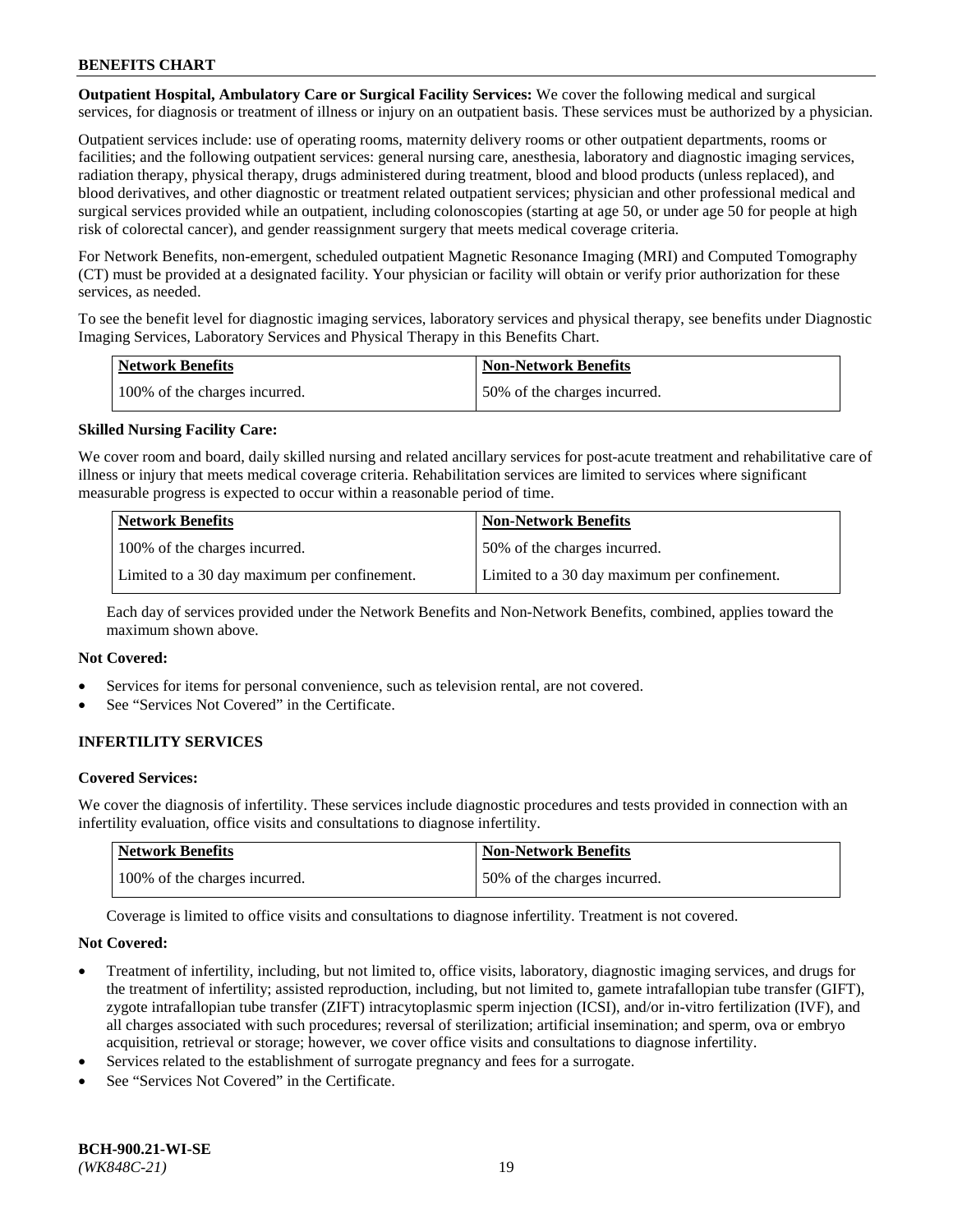## **LABORATORY SERVICES**

## **Covered Services:**

We cover laboratory tests when ordered by a provider and provided in a clinic or outpatient hospital facility. This includes blood tests to detect lead exposure in children between the ages of 6 months and 72 months.

To see the benefit level for inpatient hospital or skilled nursing facility services, see benefits under "Inpatient Hospital and Skilled Nursing Facility Services" in this Benefits Chart.

**Prostate-specific antigen (PSA) test coverage.** We cover prostate cancer screening for men 40 years of age or over who are symptomatic or in a high-risk category and for all men 50 years of age or older. Coverage includes a prostate-specific antigen blood test and a digital rectal examination.

| Network Benefits              | <b>Non-Network Benefits</b>  |
|-------------------------------|------------------------------|
| 100% of the charges incurred. | 50% of the charges incurred. |

## **All other laboratory services**

## **Services for Illness or Injury**

| <b>Network Benefits</b>       | <b>Non-Network Benefits</b>  |
|-------------------------------|------------------------------|
| 100% of the charges incurred. | 50% of the charges incurred. |

## **Preventive Services**

Laboratory services associated with preventive services are covered at the benefit level shown in the "Preventive Services" section of this Benefits Chart.

### **Not Covered:**

See "Services Not Covered" in the Certificate.

## **MASTECTOMY RECONSTRUCTION BENEFIT**

#### **Covered Services:**

We cover reconstruction of the breast on which the mastectomy has been performed; surgery and reconstruction of the other breast to produce symmetrical appearance, and prostheses and physical complications of all stages of mastectomy, including lymphedemas.

| <b>Network Benefits</b>                               | <b>Non-Network Benefits</b>                           |
|-------------------------------------------------------|-------------------------------------------------------|
| Coverage level is same as corresponding Network       | Coverage level is same as corresponding Non-Network   |
| Benefits, depending on type of service provided, such | Benefits, depending on type of service provided, such |
| as Office Visits for Illness or Injury, Inpatient or  | as Office Visits for Illness or Injury, Inpatient or  |
| Outpatient Hospital Services.                         | Outpatient Hospital Services.                         |

## **Not Covered:**

See "Services Not Covered" in the Certificate.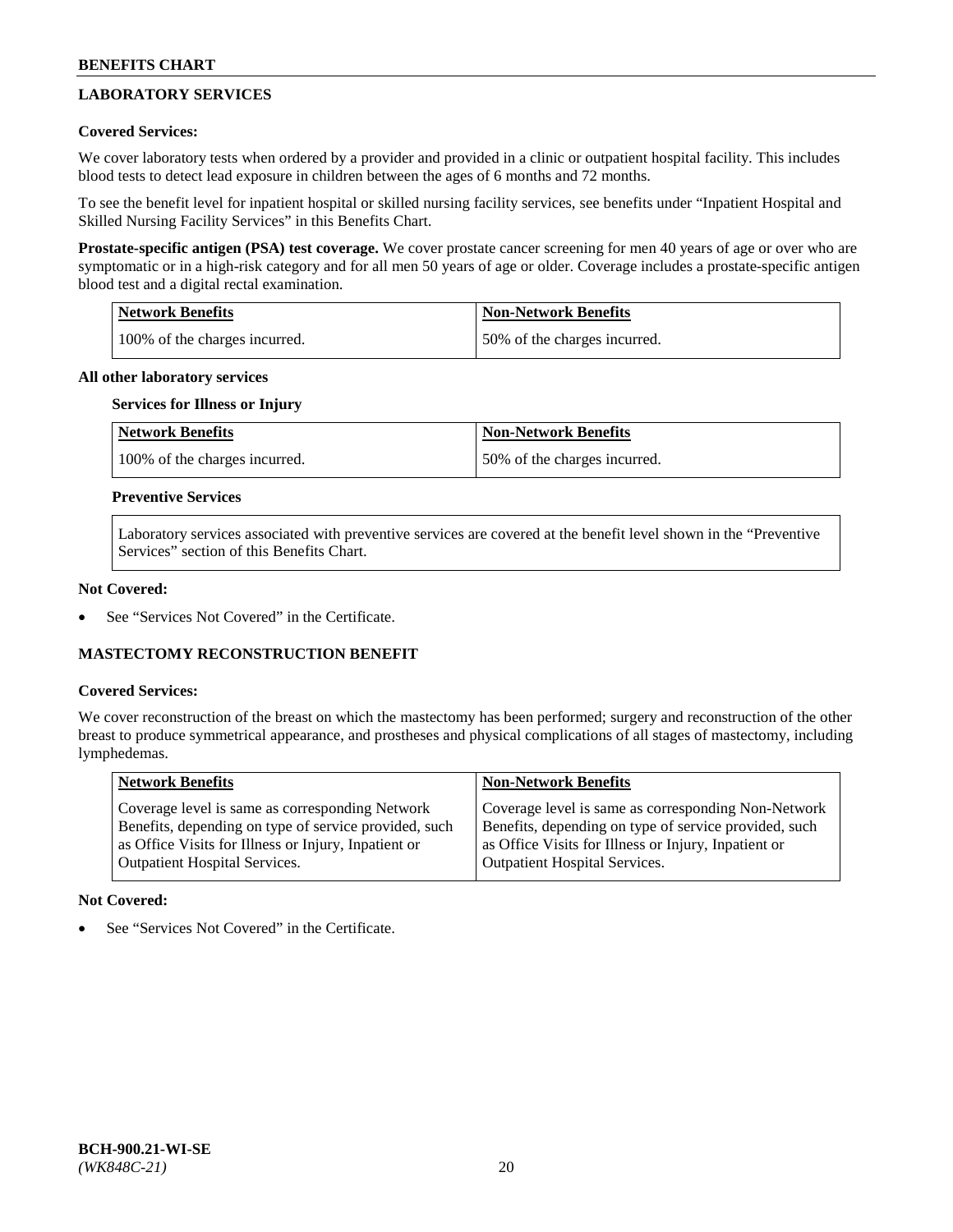## **MEDICATION THERAPY DISEASE MANAGEMENT PROGRAM**

### **Covered Services:**

If you meet our criteria for coverage, you may qualify for our Medication Therapy Disease Management Program.

The program covers consultations with a designated Network pharmacist.

Covered services are based on established medical policies, which are subject to periodic review and modification by the medical directors. These medical policies (medical coverage criteria) are available by calling Member Services, or logging on to your "*my*HealthPartners" account at [healthpartners.com.](http://www.healthpartners.com/)

| Network Benefits                                            | <b>Non-Network Benefits</b> |
|-------------------------------------------------------------|-----------------------------|
| 100% of the charges incurred.<br>Deductible does not apply. | No coverage.                |

### **Not Covered:**

See "Services Not Covered" in the Certificate.

## **OFFICE VISITS FOR ILLNESS OR INJURY**

### **Covered Services:**

We cover the following when medically necessary: professional medical and surgical services and related supplies, including biofeedback, of physicians and other health care providers; blood and blood products (unless replaced) and blood derivatives.

We cover diagnosis and treatment of illness or injury to the eyes. Where contact or eye glass lenses are prescribed as medically necessary for the post-operative treatment of cataracts or for the treatment of aphakia, or keratoconus, we cover the initial evaluation, lenses and fitting. Insureds must pay for lens replacement beyond the initial pair.

## **Office Visits**

| <b>Network Benefits</b>       | <b>Non-Network Benefits</b>  |
|-------------------------------|------------------------------|
| 100% of the charges incurred. | 50% of the charges incurred. |

#### **Convenience Clinics**

| Network Benefits              | <b>Non-Network Benefits</b>  |
|-------------------------------|------------------------------|
| 100% of the charges incurred. | 50% of the charges incurred. |

#### **Scheduled Telephone Visits**

| <b>Network Benefits</b>       | <b>Non-Network Benefits</b>  |
|-------------------------------|------------------------------|
| 100% of the charges incurred. | 50% of the charges incurred. |

#### **E-Visits**

#### **Access to Online Care through virtuwell a[t virtuwell.com](https://www.virtuwell.com/)**

| <b>Network Benefits</b>       | <b>Non-Network Benefits</b> |
|-------------------------------|-----------------------------|
| 100% of the charges incurred. | Not applicable.             |

## **All Other E-Visits**

| <b>Network Benefits</b>       | <b>Non-Network Benefits</b>  |
|-------------------------------|------------------------------|
| 100% of the charges incurred. | 50% of the charges incurred. |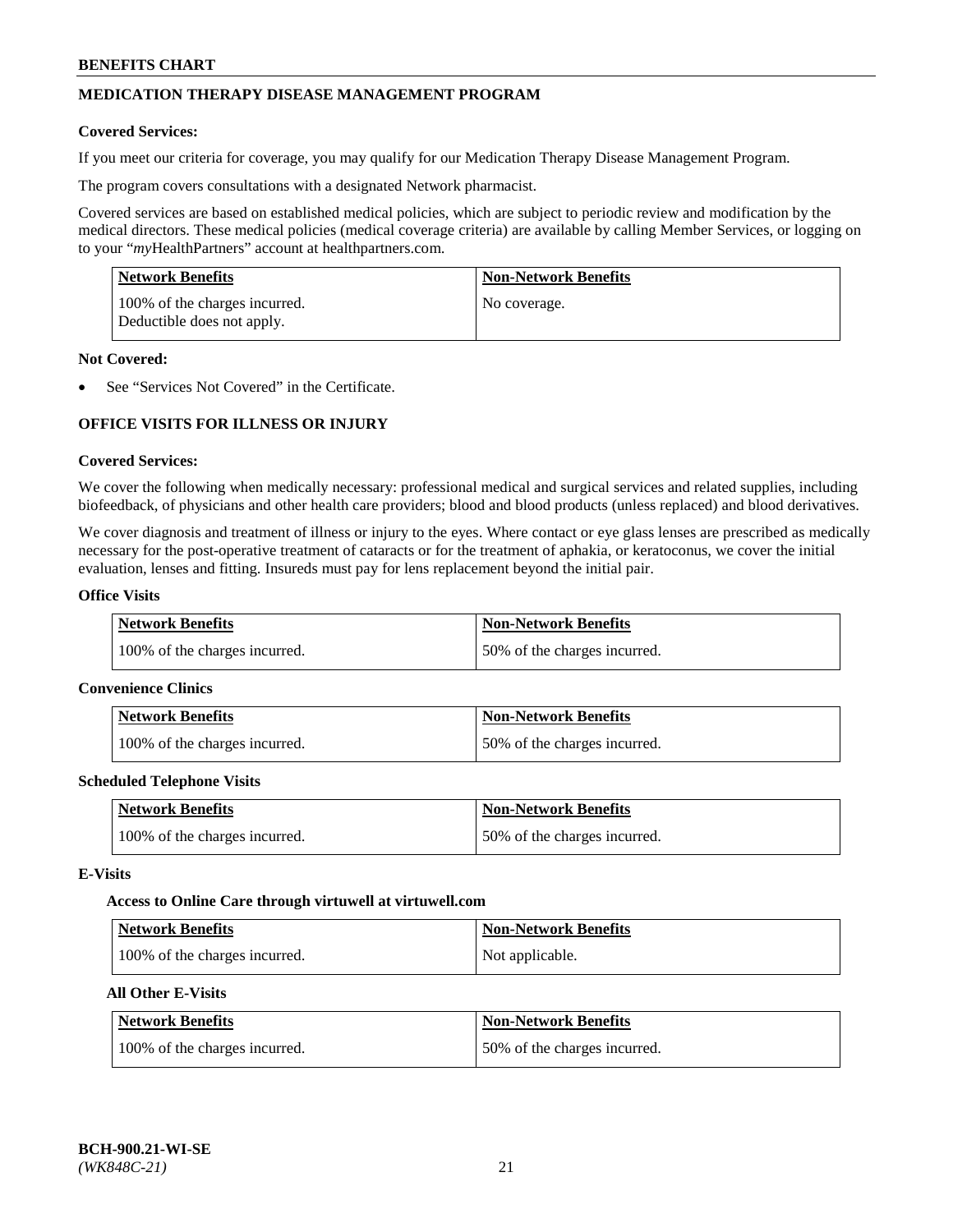## **Injections Administered in a Physician's Office, other than immunizations**

### **Allergy Injections**

| <b>Network Benefits</b>       | <b>Non-Network Benefits</b>  |
|-------------------------------|------------------------------|
| 100% of the charges incurred. | 50% of the charges incurred. |

## **All Other Injections**

| <b>Network Benefits</b>       | <b>Non-Network Benefits</b>  |
|-------------------------------|------------------------------|
| 100% of the charges incurred. | 50% of the charges incurred. |

### **Not Covered:**

- Court ordered treatment, except as described in this Benefits Chart. Any resulting court ordered treatment for mental health services will be subject to the Certificate's requirement for medical necessity.
- See "Services Not Covered" in the Certificate.

## **PEDIATRIC EYEWEAR**

## **Covered Services:**

We cover pediatric eyewear for children under age 19, subject to our medical coverage criteria. Coverage under this provision will continue until the end of the month in which the child turns age 19. These medical policies (medical coverage criteria) are available by calling Member Services, or logging on to your "*my*HealthPartners" account a[t healthpartners.com.](https://www.healthpartners.com/hp/index.html)

| Network Benefits              | <b>Non-Network Benefits</b> |
|-------------------------------|-----------------------------|
| 100% of the charges incurred. | No coverage.                |

Limited to one pair of eyeglasses (lenses and frames), or one pair of contact lenses per calendar year.

## **Not Covered:**

See "Services Not Covered" in the Certificate.

## **PHYSICAL THERAPY, OCCUPATIONAL THERAPY, SPEECH THERAPY AND OTHER SPECIFIED THERAPIES**

#### **Covered Services:**

We cover the following physical therapy, occupational therapy and speech therapy services:

- Medically necessary rehabilitative care to correct the effects of illness or injury.
- Habilitative care rendered for congenital, developmental or medical conditions which have significantly limited the successful initiation of normal speech and normal motor development.

Massage therapy which is performed in conjunction with other treatment/modalities by a physical or occupational therapist is part of a prescribed treatment plan and is not billed separately is covered.

We cover services provided in a clinic. To see the benefit level for inpatient hospital or skilled nursing facility services, see benefits under "Inpatient Hospital and Skilled Nursing Facility Services".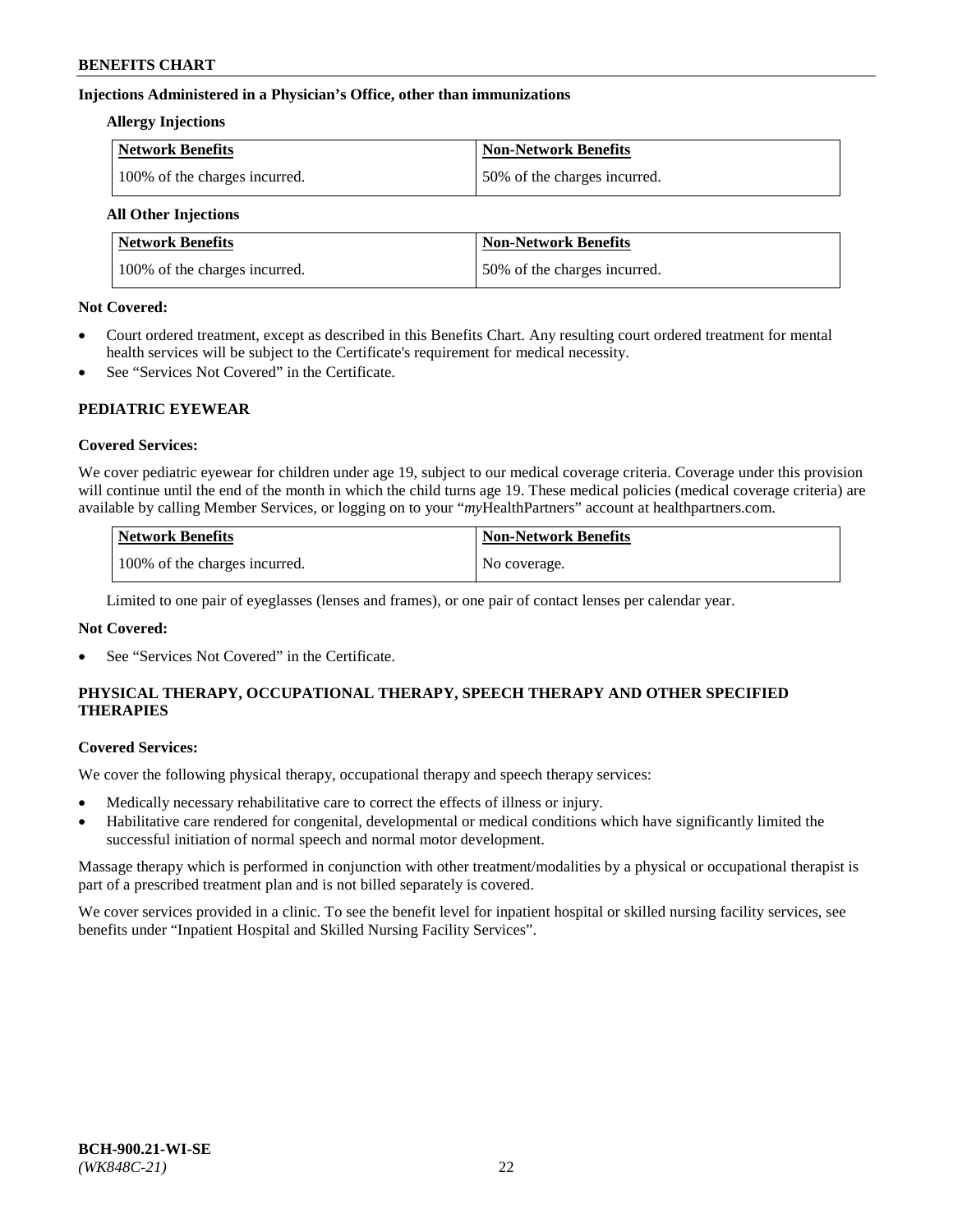### **Rehabilitative Care**

| <b>Network Benefits</b>                                                                       | <b>Non-Network Benefits</b>                                                                   |
|-----------------------------------------------------------------------------------------------|-----------------------------------------------------------------------------------------------|
| 100% of the charges incurred.                                                                 | 50% of the charges incurred.                                                                  |
| Physical, Occupational and Speech Therapy are<br>limited to 20 visits each per calendar year. | Physical, Occupational and Speech Therapy are<br>limited to 20 visits each per calendar year. |

In addition to the services provided above, we cover a minimum of:

- 20 visits per calendar year for pulmonary rehabilitation therapy.
- 36 visits per calendar year for cardiac rehabilitation therapy.
- 30 visits per calendar year for post-cochlear implant aural therapy.
- 20 visits per calendar year for cognitive rehabilitation therapy.

The maximum number of visits is combined for Network Benefits and Non-Network Benefits.

## **Habilitative Services**

| <b>Network Benefits</b>                                                                       | <b>Non-Network Benefits</b>                                                                   |
|-----------------------------------------------------------------------------------------------|-----------------------------------------------------------------------------------------------|
| 100% of the charges incurred.                                                                 | 50% of the charges incurred.                                                                  |
| Physical, Occupational and Speech Therapy are<br>limited to 20 visits each per calendar year. | Physical, Occupational and Speech Therapy are<br>limited to 20 visits each per calendar year. |

The maximum number of visits is combined for Network Benefits and Non-Network Benefits.

### **Not Covered:**

- Massage therapy for the purpose of comfort or convenience of the Insured.
- See "Services Not Covered" in the Certificate.

## **PRESCRIPTION DRUG SERVICES**

## **Covered Services:**

We cover prescription drugs and medications that can be self-administered or are administered in a physician's office.

We will refill a prescription for eye drops covered under this Benefits Chart if the Insured requests a refill and the original prescription specified that additional quantities would be needed, providing the refill request does not exceed the quantities needed, and the following conditions are met:

- If the Insured requests a 30-day refill supply, the request must be made between 22 and 30 days of the later of (a) the original date that the prescription was distributed to the insured or (b) the date that the most recent refill was distributed to the Insured; or
- If the Insured requests a 90-day refill supply, the request must be made between 67 and 90 days of the later of (a) the original date that the prescription was distributed to the insured or (b) the date that the most recent refill was distributed to the Insured.

#### **For Network Benefits, drugs and medications must be obtained at a Network pharmacy.**

#### **Outpatient Drugs (except as specified below)**

| <b>Network Benefits</b>                                                                                                          | <b>Non-Network Benefits</b>  |
|----------------------------------------------------------------------------------------------------------------------------------|------------------------------|
| Formulary drugs are covered at 100% of the charges<br>incurred.                                                                  | 50% of the charges incurred. |
| In no event will your cost for a formulary insulin drug<br>exceed \$25. Deductible does not apply to formulary<br>insulin drugs. |                              |
| Non-formulary drugs are covered at 80% of the charges<br>incurred.                                                               |                              |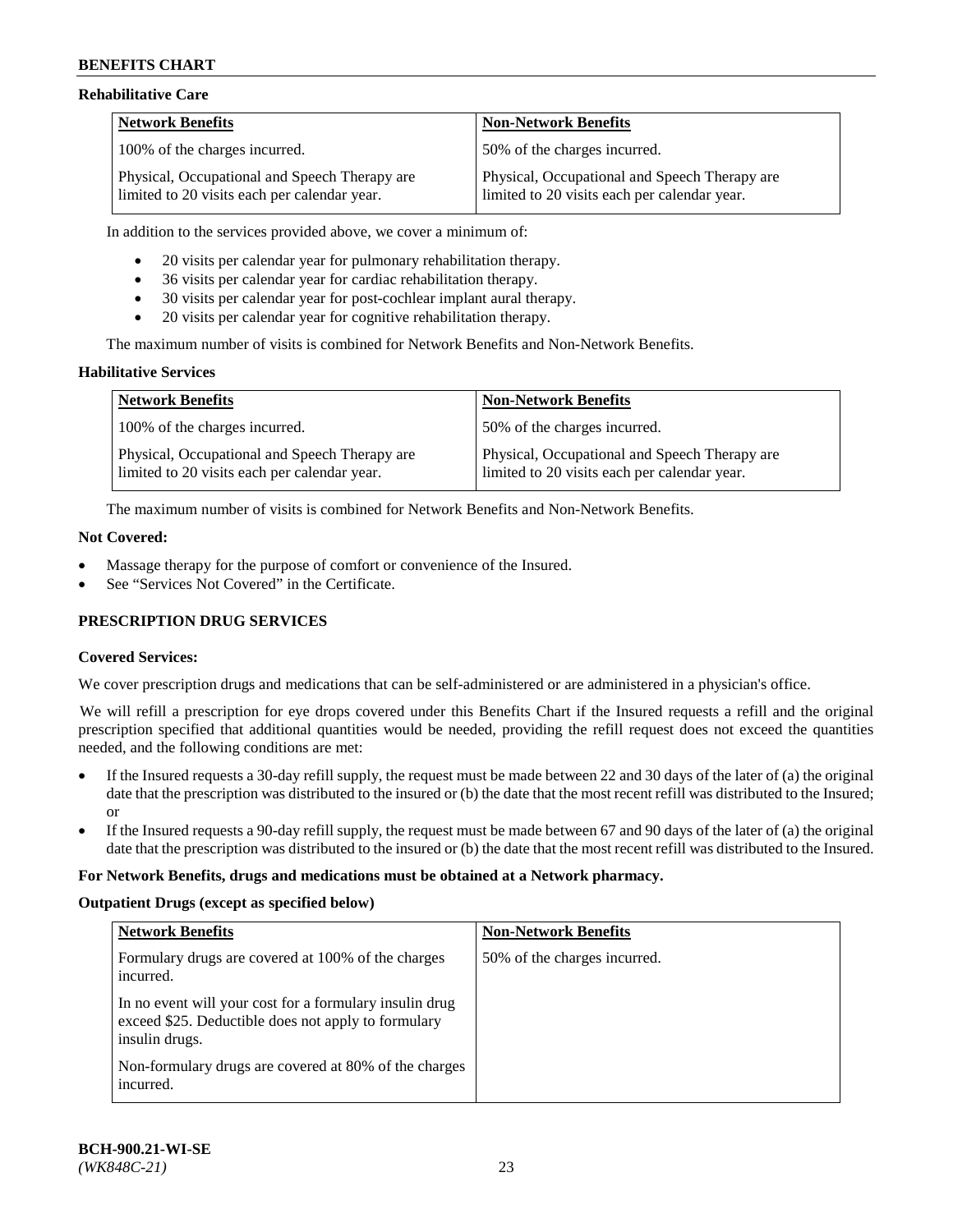**Oral chemotherapy drugs** are included on the Specialty Drug List. However, you pay the applicable outpatient drug benefit. As required by Wisconsin law, you will not pay higher cost sharing (deductible, copayment or coinsurance) for orally administered chemotherapy drugs than you pay for injected or intravenously administered chemotherapy drugs.

### **Mail Order Drugs**

| <b>Network Benefits</b>                                                                                                                                                       | <b>Non-Network Benefits</b>           |
|-------------------------------------------------------------------------------------------------------------------------------------------------------------------------------|---------------------------------------|
| For your convenience, you may also get up to a 93-day<br>supply of outpatient prescription drugs that can be self-<br>administered through the designated mail order service. | See Network Mail Order Drugs Benefit. |
| New prescriptions to treat certain chronic conditions<br>and trial drugs will be limited to quantity limits<br>described at the end of this section.                          |                                       |
| Specialty Drugs are not available through the mail order<br>service.                                                                                                          |                                       |

### **Tobacco Cessation Drugs are covered for all FDA approved tobacco cessation drugs**

| Network Benefits                                            | <b>Non-Network Benefits</b>  |
|-------------------------------------------------------------|------------------------------|
| 100% of the charges incurred.<br>Deductible does not apply. | 50% of the charges incurred. |

### **Contraceptive Drugs**

| <b>Network Benefits</b>                                                                                                                                         | <b>Non-Network Benefits</b>  |
|-----------------------------------------------------------------------------------------------------------------------------------------------------------------|------------------------------|
| 100% of the charges incurred for formulary drugs.<br>Deductible does not apply.                                                                                 | 50% of the charges incurred. |
| If a physician requests that a non-formulary<br>contraceptive drug be dispensed as written, the drug<br>will be covered at 100%, not subject to the deductible. |                              |

## **Specialty Drugs that are Self-Administered**

| <b>Network Benefits</b>                                                                                              | <b>Non-Network Benefits</b> |
|----------------------------------------------------------------------------------------------------------------------|-----------------------------|
| 100% of the charges incurred.                                                                                        | No coverage.                |
| Specialty Drugs are limited to drugs on the Specialty<br>Drug List and must be obtained from a designated<br>vendor. |                             |

**Oral chemotherapy drugs** are included on the Specialty Drug List. However, you pay the applicable outpatient drug benefit. As required by Wisconsin law, you will not pay higher cost sharing (deductible, copayment or coinsurance) for orally administered chemotherapy drugs than you pay for injected or intravenously administered chemotherapy drugs.

#### **Limitations:**

- Certain drugs may require prior authorization as indicated on the formulary. HealthPartners may require prior authorization for the drug and also the site where the drug will be provided. Certain drugs are subject to our utilization review process and quantity limits.
- Certain non-formulary drugs require prior authorization. In addition, certain drugs may be subject to any quantity limits applied as part of our trial program.
- If an Insured requests a brand name drug when there is a generic equivalent, the brand name drug will be covered up to the charge that would apply to the generic drug, minus any required copayment. If a physician requests that a brand name drug be dispensed as written, .
- We may require insureds to try over-the-counter (OTC) drug alternatives before approving more costly formulary prescription drugs.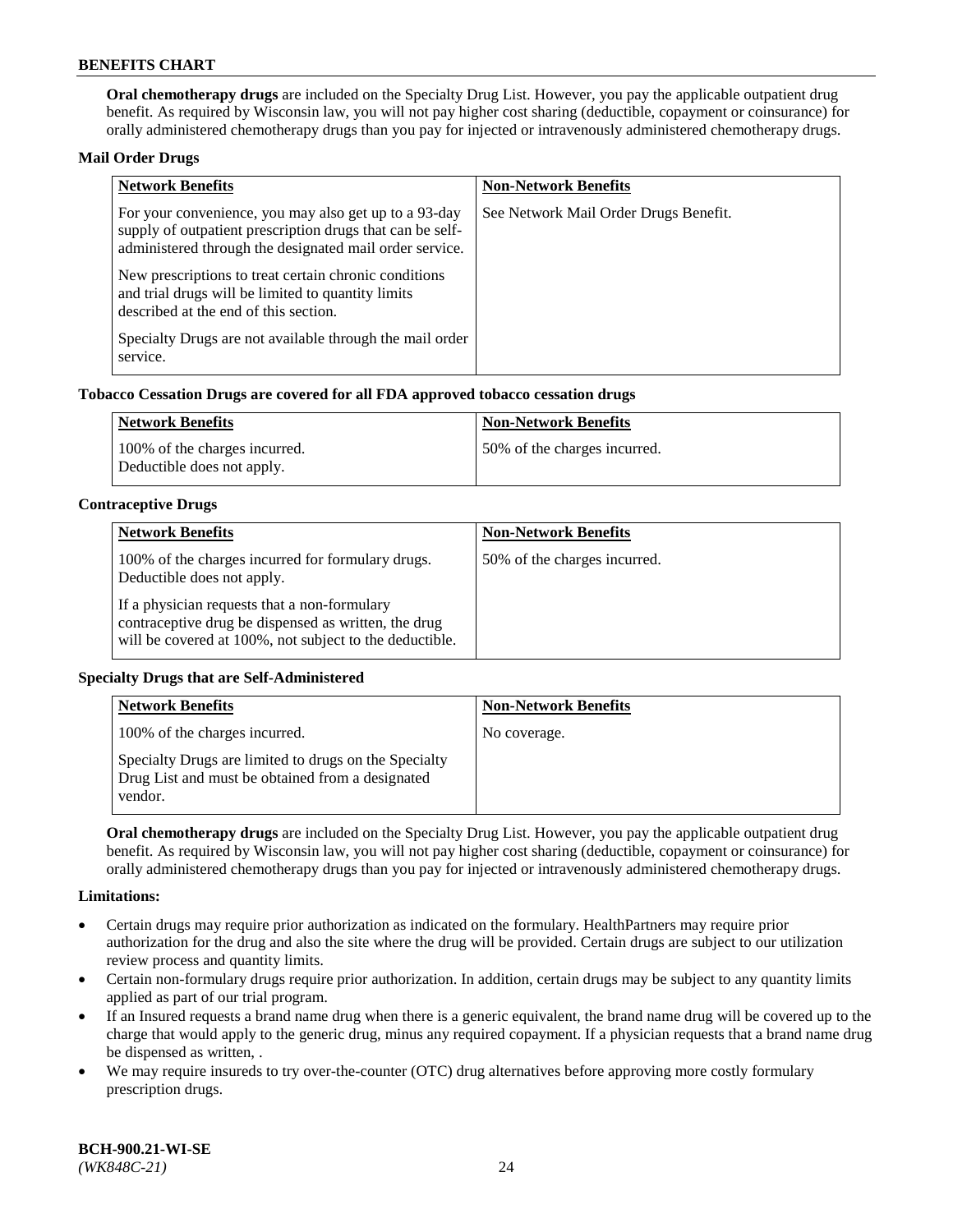- Unless otherwise specified in the Prescription Drug Services section, you may receive up to a 31-day supply per prescription.
- A 93-day supply will be covered and dispensed only at pharmacies that participate in our extended day supply program.
- New prescriptions to treat certain chronic conditions are limited to a 31-day supply.
- No more than a 31-day supply of specialty drugs will be covered and dispensed at a time unless it's a manufacturer supplied drug that cannot be split that supplies the member with more than a 31-day supply.
- If a copayment is required, you must pay one copayment for each 31-day supply, or portion thereof. **Not Covered:**
- Replacement of prescription drugs, medications, equipment and supplies due to loss, damage or theft.
- Nonprescription (over-the-counter) drugs or medications, including, but not limited to, vitamins, supplements, homeopathic remedies, and non-FDA approved drugs, unless listed on the formulary and prescribed by a physician or legally authorized health care provider under applicable state and federal law. This exclusion does not include over-thecounter contraceptives for women as allowed under the Affordable Care Act when the Insured obtains a prescription for the item. In addition, if the Insured obtains a prescription, this exclusion does not include aspirin to prevent cardiovascular disease for men and women of certain ages; folic acid supplements for women who may become pregnant; fluoride chemoprevention supplements for children without fluoride in their water source; and iron supplements for children age 6-12 who are at risk for anemia.
- All drugs for the treatment of sexual dysfunction.
- All drugs for the treatment of growth deficiency.
- All drugs for the treatment of infertility.
- Medical cannabis.
- Drugs on the Excluded Drug List. The Excluded Drug List includes select drugs within a therapy class that are not eligible for coverage. This includes drugs that may be excluded for certain indications. The Excluded Drug List is available at [healthpartners.com.](http://www.healthpartners.com/)
- Drugs that are newly approved by the FDA until they are reviewed and approved by HealthPartners Pharmacy and Therapeutics Committee.
- Medical devices approved by the FDA will not be covered under the Prescription Drug Services section unless they are on our formulary. Covered medical devices are generally submitted and reimbursed under your medical benefits.
- See "Services Not Covered" in the Certificate.

## **PREVENTIVE SERVICES**

#### **Applicable Definitions:**

**Routine Preventive Services** are routine health care services that include screenings, check-ups and counseling to prevent illness, disease or other health problems before symptoms occur.

**Diagnostic Services** are services to help a provider understand your symptoms, diagnose illness and decide what treatment may be needed. They may be the same services that are listed as preventive services, but they are being used as diagnostic services. Your provider will determine if these services are preventive or diagnostic. These services are not preventive if received as part of a visit to diagnose, manage or maintain an acute or chronic medical condition, illness or injury. When that occurs, unless otherwise indicated below, standard deductibles, copayments or coinsurance apply.

#### **Covered Services:**

We cover preventive services that meet any of the requirements under the Affordable Care Act (ACA) shown in the bulleted items below. These preventive services are covered at 100% under the Network Benefits with no deductible, copayments or coinsurance. (If a preventive service is not required by the ACA and it is covered at a lower benefit level, it will be specified below.) Preventive benefits mandated under the ACA are subject to periodic review and modification. Changes would be effective in accordance with the federal rules. Preventive services mandated by the ACA include:

- Evidence-based items or services that have in effect a rating of A or B in the current recommendations of the United States Preventive Services Task Force with respect to the individual;
- Immunizations for routine use in children, adolescents, and adults that have in effect a recommendation from the Advisory Committee on Immunization Practices of the Centers for Disease Control and Prevention with respect to the individual;
- With respect to infants, children, and adolescents, evidence-informed preventive care and screenings provided for in comprehensive guidelines supported by the Health Resources and Services Administration; and
- With respect to women, preventive care and screenings provided for in comprehensive guidelines supported by the Health Resources and Services Administration.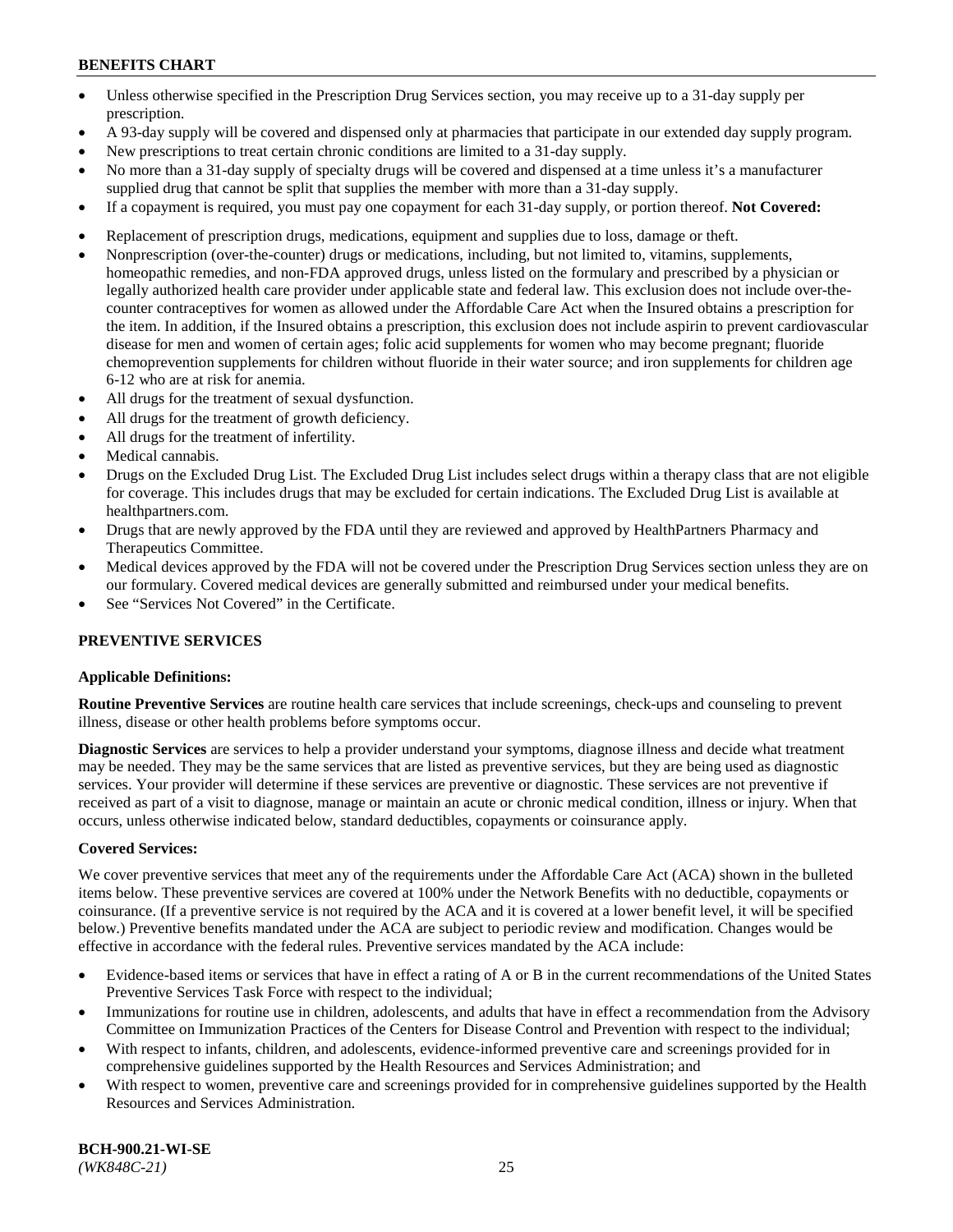Covered services are based on established medical policies, which are subject to periodic review and modification by the medical or dental directors. These medical policies (medical coverage criteria) are available by calling Member Services, or logging on to your "*my*HealthPartners" account at [healthpartners.com.](https://www.healthpartners.com/hp/index.html)

### **ACA and state mandated preventive services are covered as follows:**

**Routine Health Exams and Periodic Health Assessments.** A physician or health care provider will counsel you as to how often health assessments are needed based on age, sex and health status. This includes screening and counseling for tobacco cessation and all FDA approved tobacco cessation medications including over-the-counter drugs (as shown in the Prescription Drug Services section).

| <b>Network Benefits</b>                                     | <b>Non-Network Benefits</b>  |
|-------------------------------------------------------------|------------------------------|
| 100% of the charges incurred.<br>Deductible does not apply. | 50% of the charges incurred. |

**Child Health Supervision Services.** This includes pediatric preventive services such as newborn screenings, appropriate immunizations, developmental assessments and laboratory services appropriate to the age of the child from birth to 72 months and appropriate immunizations to age 18.

| Network Benefits                                            | <b>Non-Network Benefits</b>  |
|-------------------------------------------------------------|------------------------------|
| 100% of the charges incurred.<br>Deductible does not apply. | 50% of the charges incurred. |

### **Routine Prenatal Care and Exams**

| <b>Network Benefits</b>                                     | <b>Non-Network Benefits</b>  |
|-------------------------------------------------------------|------------------------------|
| 100% of the charges incurred.<br>Deductible does not apply. | 50% of the charges incurred. |

**Routine Postnatal Care.** This includes health exams, assessments, education and counseling relating to the period immediately after childbirth.

| Network Benefits                                            | <b>Non-Network Benefits</b>  |
|-------------------------------------------------------------|------------------------------|
| 100% of the charges incurred.<br>Deductible does not apply. | 50% of the charges incurred. |

**Routine Screening Procedures for Cancer.** This includes colorectal screening starting at age 50 and under age 50 for people at high risk of colorectal cancer. This also includes cancer screenings recommended by the USPSTF with an A or B rating. Women's preventive health services below describe additional routine screening procedures for cancer.

| <b>Network Benefits</b>                                     | Non-Network Benefits         |
|-------------------------------------------------------------|------------------------------|
| 100% of the charges incurred.<br>Deductible does not apply. | 50% of the charges incurred. |

**Professional Voluntary Family Planning Services.** This includes services to prevent or delay a pregnancy, including counseling and education. Services must be provided by a licensed provider.

| <b>Network Benefits</b>                                     | <b>Non-Network Benefits</b>   |
|-------------------------------------------------------------|-------------------------------|
| 100% of the charges incurred.<br>Deductible does not apply. | 150% of the charges incurred. |

## **Adult Immunizations**

| Network Benefits                                            | <b>Non-Network Benefits</b>  |
|-------------------------------------------------------------|------------------------------|
| 100% of the charges incurred.<br>Deductible does not apply. | 50% of the charges incurred. |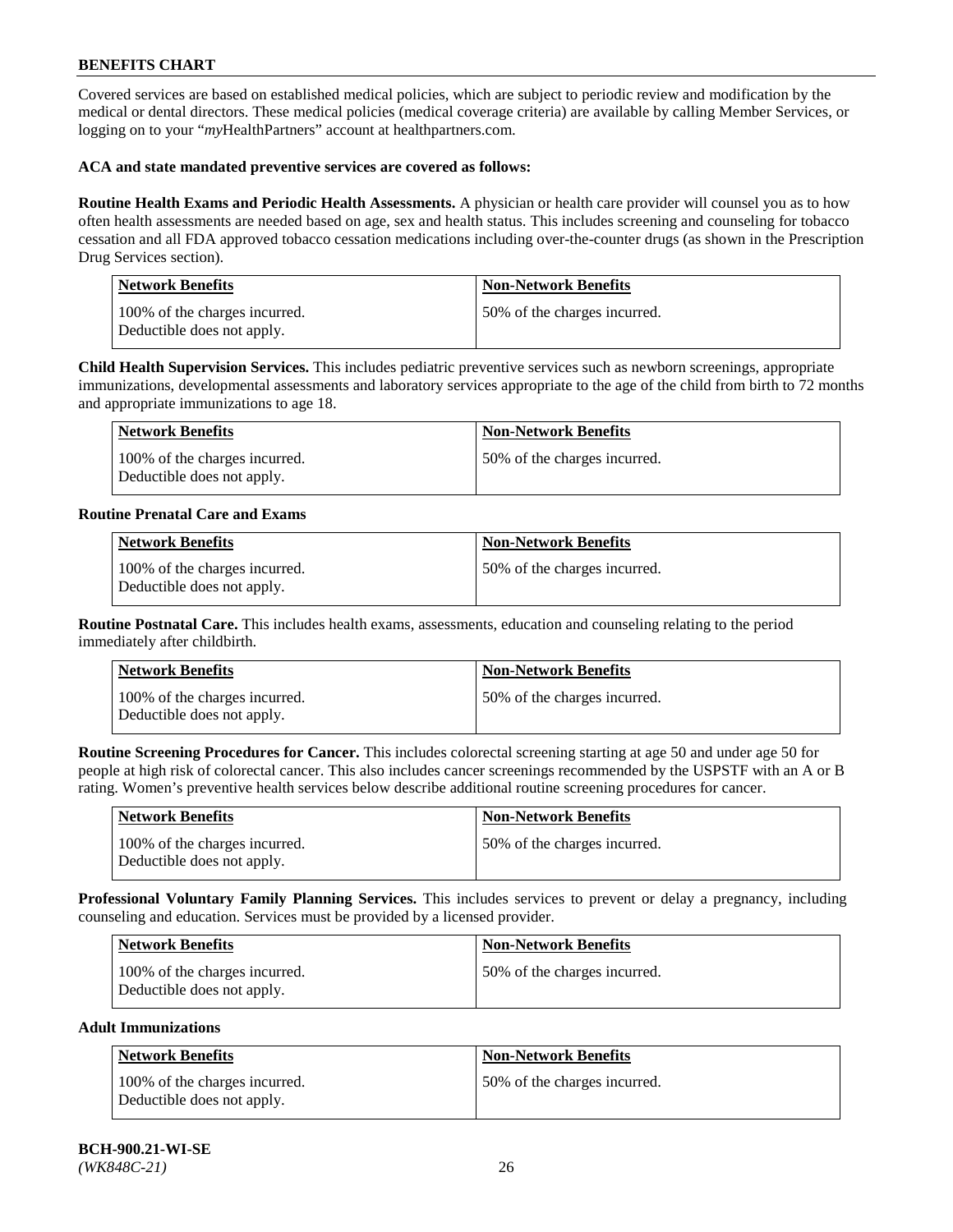**Women's Preventive Health Services.** This includes mammograms, screenings for cervical cancer (pap smears), breast pumps, human papillomavirus (HPV) testing, counseling for sexually transmitted infections, counseling and screening for human immunodeficiency virus (HIV), and all FDA approved contraceptive methods as prescribed by a doctor, sterilization procedures, education and counseling (see the Prescription Drug Services section for coverage of oral contraceptive drugs). We also provide genetic screening for BRCA if someone in your family has the gene or you have a diagnosis of cancer.

The U.S. Preventive Services Task Force (USPSTF) recommends screening mammography, with or without clinical breast examination (CBE), every 1-2 years for women aged 40 and older. For women age 50 and older, we cover an annual mammogram.

| Network Benefits                                            | <b>Non-Network Benefits</b>  |
|-------------------------------------------------------------|------------------------------|
| 100% of the charges incurred.<br>Deductible does not apply. | 50% of the charges incurred. |

**Obesity Screening and Management.** We cover obesity screening and counseling for all ages during a routine preventive care exam. If you are age 18 or older and have a body mass index of 30 or more, we also cover intensive obesity management to help you lose weight. Your primary care doctor can coordinate these services.

| Network Benefits                                            | <b>Non-Network Benefits</b>  |
|-------------------------------------------------------------|------------------------------|
| 100% of the charges incurred.<br>Deductible does not apply. | 50% of the charges incurred. |

**Preventive Medications.** We cover preventive medications currently recommended by USPSTF with an A or B rating if they are prescribed by your medical provider and they are listed on our formulary. Preventive medications are subject to periodic review and modification. Changes would be effective in accordance with the federal rules and reflected in our current medical coverage criteria for preventive care services.

| <b>Network Benefits</b>                                     | <b>Non-Network Benefits</b>  |
|-------------------------------------------------------------|------------------------------|
| 100% of the charges incurred.<br>Deductible does not apply. | 50% of the charges incurred. |

**In addition to any ACA or state mandated preventive services referenced above, we cover the following eligible services:**

## **Routine Eye and Hearing Exams**

| <b>Network Benefits</b>                                     | <b>Non-Network Benefits</b>  |
|-------------------------------------------------------------|------------------------------|
| 100% of the charges incurred.<br>Deductible does not apply. | 50% of the charges incurred. |

**Ovarian Cancer Surveillance Test for Women who are at Risk.** "At risk for ovarian cancer" means (1) having a family history that includes any of the following: one or more first-degree or second-degree relatives with ovarian cancer, clusters of female relatives with breast cancer or nonpolyposis colorectal cancer; or (2) testing positive for BRCA1 or BRCA2 mutations. "Surveillance test for ovarian cancer" means annual screening using CA-125 serum tumor marker testing, transvaginal ultrasound, pelvic examination or other proven ovarian screening tests currently being evaluated by the federal Food and Drug Administration or by the National Cancer Institute.

| <b>Network Benefits</b>                               | <b>Non-Network Benefits</b>                           |
|-------------------------------------------------------|-------------------------------------------------------|
| Coverage level is same as corresponding Network       | Coverage level is same as corresponding Non-Network   |
| Benefits, depending on type of service provided, such | Benefits, depending on type of service provided, such |
| as Diagnostic Imaging Services, Laboratory Services   | as Diagnostic Imaging Services, Laboratory Services   |
| or Office Visits for Illness or Injury, or Preventive | or Office Visits for Illness or Injury, or Preventive |
| Services.                                             | Services.                                             |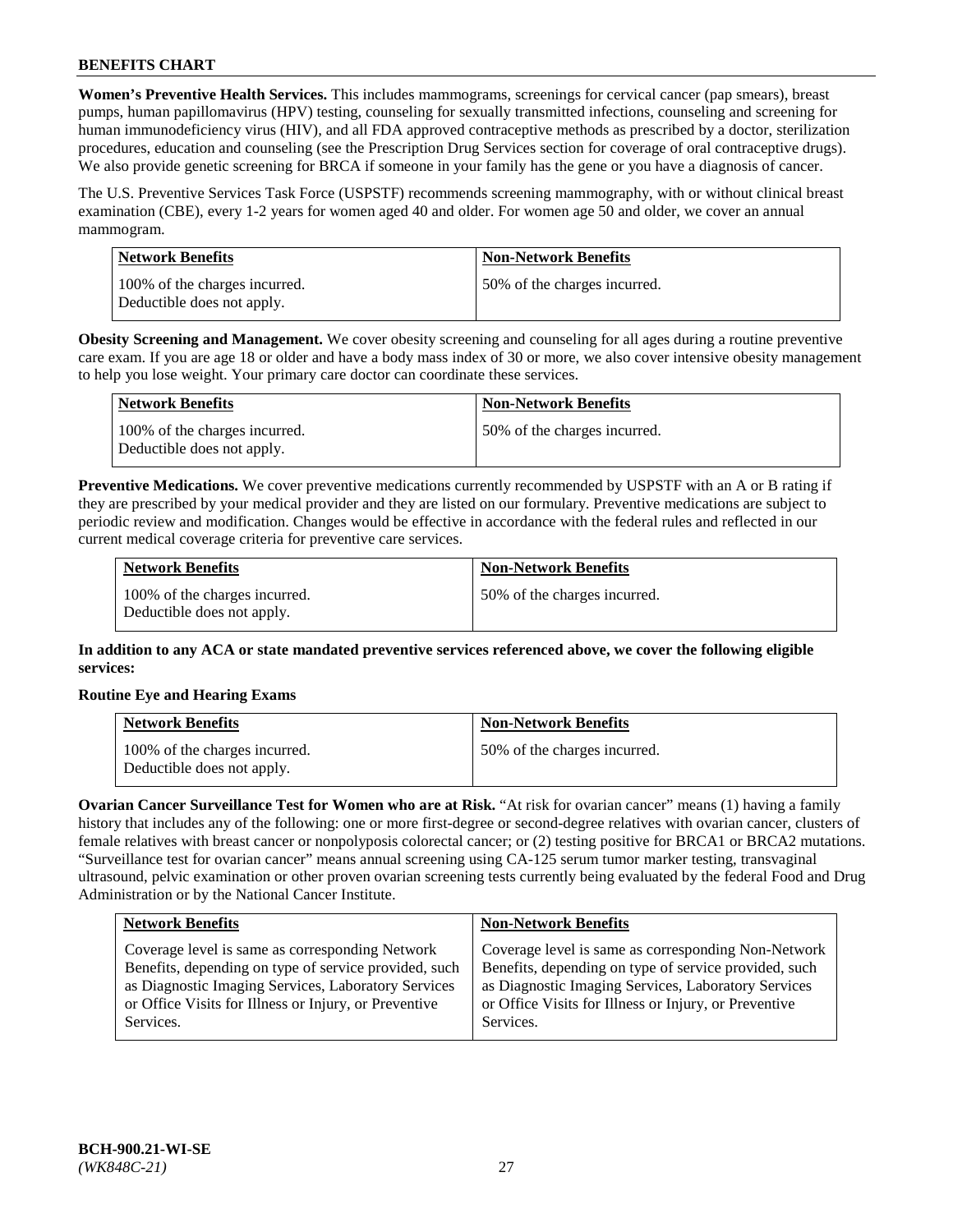### **Limitations:**

• Services are not preventive if received as part of a visit to diagnose, manage or maintain an acute or chronic medical condition, illness or injury. When that occurs, unless otherwise indicated above, standard deductibles, copayments or coinsurance apply.

### **Not Covered:**

See "Services Not Covered" in the Certificate.

## **TRANSPLANT SERVICES**

#### **Applicable Definitions:**

**Autologous.** This is when the source of cells is from the individual's own marrow or stem cells.

**Allogeneic.** This is when the source of cells is from a related or unrelated donor's marrow or stem cells.

**Allogeneic Bone Marrow Transplant.** This is when the bone marrow is harvested from the related or unrelated donor and stored. The patient undergoes treatment which includes tumor ablation with high-dose chemotherapy and/or radiation. The bone marrow is reinfused (transplanted).

**Autologous Bone Marrow Transplant.** This is when the bone marrow is harvested from the individual and stored. The patient undergoes treatment which includes tumor ablation with high-dose chemotherapy and/or radiation. The bone marrow is reinfused (transplanted).

**Autologous/Allogeneic Stem Cell Support.** This is a treatment process that includes stem cell harvest from either bone marrow or peripheral blood, tumor ablation with high-dose chemotherapy and/or radiation, stem cell reinfusion, and related care. Autologous/allogeneic bone marrow transplantation and high dose chemotherapy with peripheral stem cell rescue/support are considered to be autologous/allogeneic stem cell support.

**Designated Transplant Center.** This is any health care provider, group or association of health care providers designated by us to provide services, supplies or drugs for specified transplants for our Insureds.

**Transplant Services.** This is transplantation (including retransplants) of the human organs or tissue listed below, including all related post-surgical treatment, follow-up care and drugs and multiple transplants for a related cause. Transplant services do not include other organ or tissue transplants or surgical implantation of mechanical devices functioning as a human organ, except surgical implantation of an FDA approved Ventricular Assist Device (VAD) or total artificial heart, functioning as a temporary bridge to heart transplantation.

Prior authorization is required prior to consultation to support coordination of care and benefits.

#### **Covered Services:**

We cover eligible transplant services (as defined above) while you are covered under the Certificate. Transplants that will be considered for coverage are limited to the following:

- Kidney transplants for end-stage disease.
- Cornea transplants for end-stage disease.
- Heart transplants for end-stage disease.
- Lung transplants or heart/lung transplants for: (1) primary pulmonary hypertension; (2) Eisenmenger's syndrome; (3) endstage pulmonary fibrosis; (4) alpha 1 antitrypsin disease; (5) cystic fibrosis; and (6) emphysema.
- Liver transplants for: (1) biliary atresia in children; (2) primary biliary cirrhosis; (3) post-acute viral infection (including hepatitis A, hepatitis B antigen e negative and hepatitis C) causing acute atrophy or post-necrotic cirrhosis; (4) primary sclerosing cholangitis; (5) alcoholic cirrhosis; and (6) hepatocellular carcinoma.
- Allogeneic bone marrow transplants or peripheral stem cell support associated with high dose chemotherapy for: (1) acute myelogenous leukemia; (2) acute lymphocytic leukemia; (3) chronic myelogenous leukemia; (4) severe combined immunodeficiency disease; (5) Wiskott-Aldrich syndrome; (6) aplastic anemia; (7) sickle cell anemia; (8) non-relapsed or relapsed non-Hodgkin's lymphoma; (9) multiple myeloma; and (10) testicular cancer.
- Autologous bone marrow transplants or peripheral stem cell support associated with high-dose chemotherapy for: (1) acute leukemias; (2) non-Hodgkin's lymphoma; (3) Hodgkin's disease; (4) Burkitt's lymphoma; (5) neuroblastoma; (6) multiple myeloma; (7) chronic myelogenous leukemia; and (8) non-relapsed non-Hodgkin's lymphoma.
- Pancreas transplants for simultaneous pancreas-kidney transplants for diabetes, pancreas after kidney, living related segmental simultaneous pancreas kidney transplantation and pancreas transplant alone.